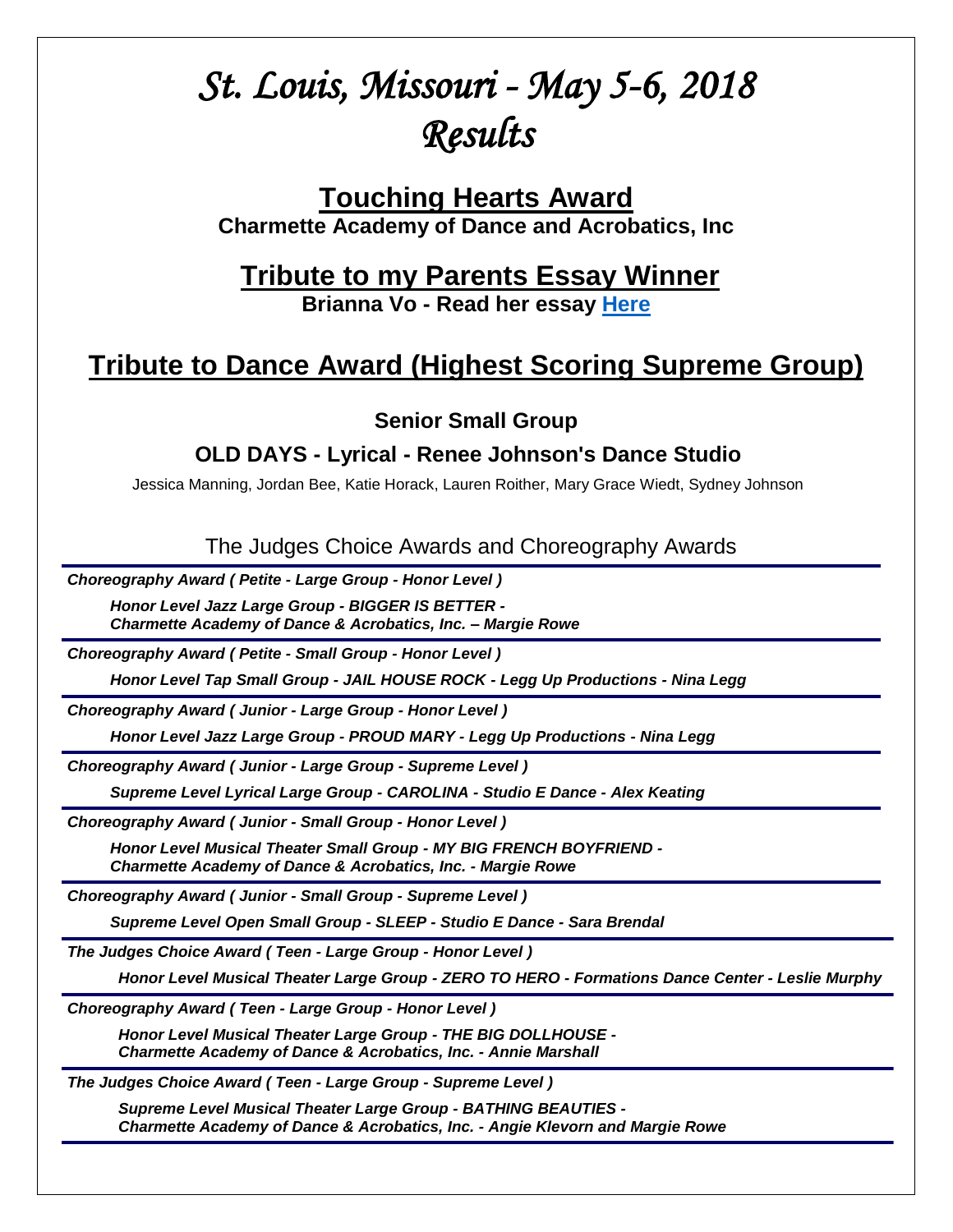*Choreography Award ( Teen - Line - Supreme Level ) Supreme Level Open Line - BOHEMIAN RHAPSODY - Studio E Dance - Sara Brendal* **I** *Choreography Award ( Teen - Small Group - Honor Level ) Honor Level Lyrical Small Group - SURPRISE YOURSELF - Formations Dance Center - Leslie Murphy* **D** *Choreography Award ( Teen - Small Group - Supreme Level ) Supreme Level Contemporary Small Group - UNRAVELING - Studio E Dance - Alex Keating* **I** *Choreography Award ( Senior - Large Group - Supreme Level ) Supreme Level Contemporary Large Group - COMRADE - Studio E Dance - Sara Brendal* **I** *Choreography Award ( Senior - Small Group - Honor Level ) Honor Level Jazz Small Group - DAMAGED - Legg Up Productions - Nina Legg* **E** *Choreography Award ( Senior - Small Group - Supreme Level ) Supreme Level Lyrical Small Group - OLD DAYS - Renee Johnson's Dance Studio - Courtney Barclay* **F** Saturday, May 5, 2018 **Petite Solo Honor Level 1st Place - Emersyn Barbre - Open - Legg Up Productions 2nd Place - Audrey Morley - Open - Charmette Academy of Dance & Acrobatics, Inc. 3rd Place - Marley Wright - Musical Theater - Charmette Academy of Dance & Acrobatics, Inc. 4th Place - Marlee Richards - Tap - Legg Up Productions 5th Place - Ava Mantia - Jazz - St. Peters Academy of Dance 6th Place - Sylvia Ward - Jazz - Legg Up Productions 7th Place - Ava Minor - Jazz - Legg Up Productions 8th Place - Alexandria Auclair - Jazz - Charmette Academy of Dance & Acrobatics, Inc. 9th Place - Abbey Judge - Jazz - Charmette Academy of Dance & Acrobatics, Inc. Petite Solo Supreme Level 1st Place - Brielle Becker - Jazz - Stars Competition Team 2nd Place - Paisley Barbre - Open - Legg Up Productions Honor Level Special Awards Miss Tribute 2nd Runner Up (Petite) Marlee Richards - Legg Up Productions Miss Tribute 1st Runner Up (Petite) Emersyn Barbre - Legg Up Productions Miss Tribute Winner (Petite) Audrey Morley - Charmette Academy of Dance & Acrobatics, Inc. Costume 2nd Runner Up (Petite) Ava Mantia - St. Peters Academy of Dance**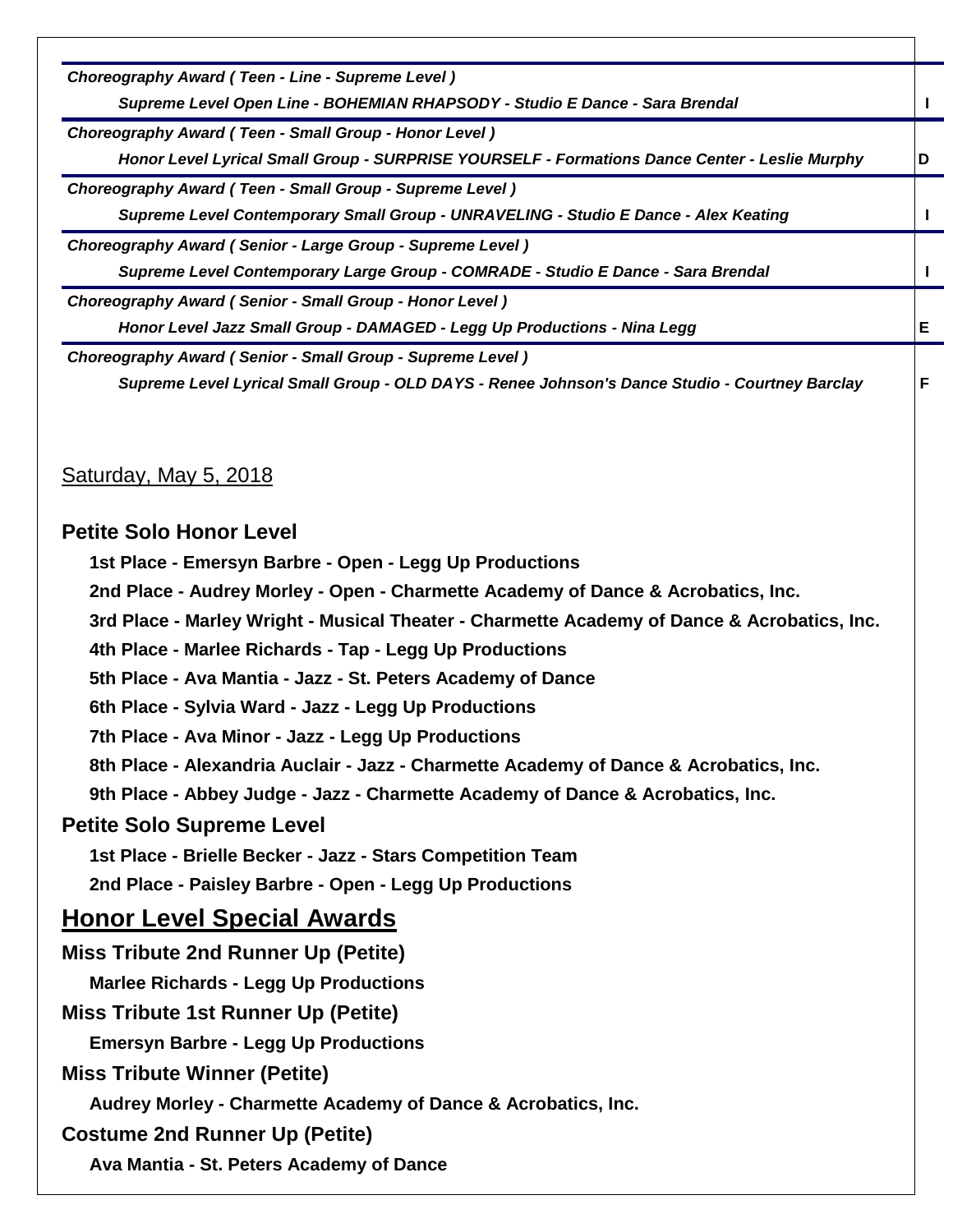# **Costume 1st Runner Up (Petite)**

**Alexandria Auclair - Charmette Academy of Dance & Acrobatics, Inc.**

# **Costume Winner (Petite)**

**Marley Wright - Charmette Academy of Dance & Acrobatics, Inc.**

# **Supreme Level Special Awards**

**Miss Tribute 1st Runner Up (Petite) Brielle Becker - Stars Competition Team**

# **Miss Tribute Winner (Petite)**

**Paisley Barbre - Legg Up Productions**

# **Costume 1st Runner Up (Petite)**

**Paisley Barbre - Legg Up Productions**

# **Costume Winner (Petite)**

**Brielle Becker - Stars Competition Team**

# **Petite Duet/Trios Honor Level**

**1st Place - BIBBIDI BOBBIDI BOO - Tap - St. Peters Academy of Dance**

Emelia Beattie, Reese Hooker, Savannah Filla

**2nd Place - ARRIBA - Jazz - Charmette Academy of Dance & Acrobatics, Inc.**

Alexandria Auclair, Avery Kargacin

# **Petite Duet/Trios Supreme Level**

**1st Place - LEADER OF THE PACK - Jazz - Renee Johnson's Dance Studio**

Ava Reidt, Brea-claire Slusser

# **Petite Small Group/Small Group Extended Honor Level**

# **1st Place - LETS HAVE A KIKI - Jazz - Legg Up Productions**

Ava Minor, Emery Hart, Marlee Richards, Nora Oliver, Paisley Barbre, Reese Legg

# **2nd Place - JAIL HOUSE ROCK - Tap - Legg Up Productions**

Ava Minor, Eden Duckworth, Lela Duckworth, Lydia Webb, Marlee Richards

**3rd Place - IF THEY COULD SEE ME NOW - Musical Theater - Renee Johnson's Dance Studio**

Avery Mangnall, Brooke Vail, Caroline Fleming, Claire Kesting, Georgia Fleming, Lily Nardoni, Mackenzie Michel, Samantha Danner

# **4th Place - SHE DYED HER HAIR CHARTREUSE - Character - Dance Elite**

Alysia Dickhaus, Carson Miller, Craig Noah, Hattie Reitz, Macey Foust, Rachel Kempf, Sophie Zuchek

# **5th Place - GIRLS JUST WANNA HAVE FUN - Jazz - Legg Up Productions**

Andi Stauder, Ella Hart, Gabby Springmeyer, Kylee Hase, Sophia Bruinsma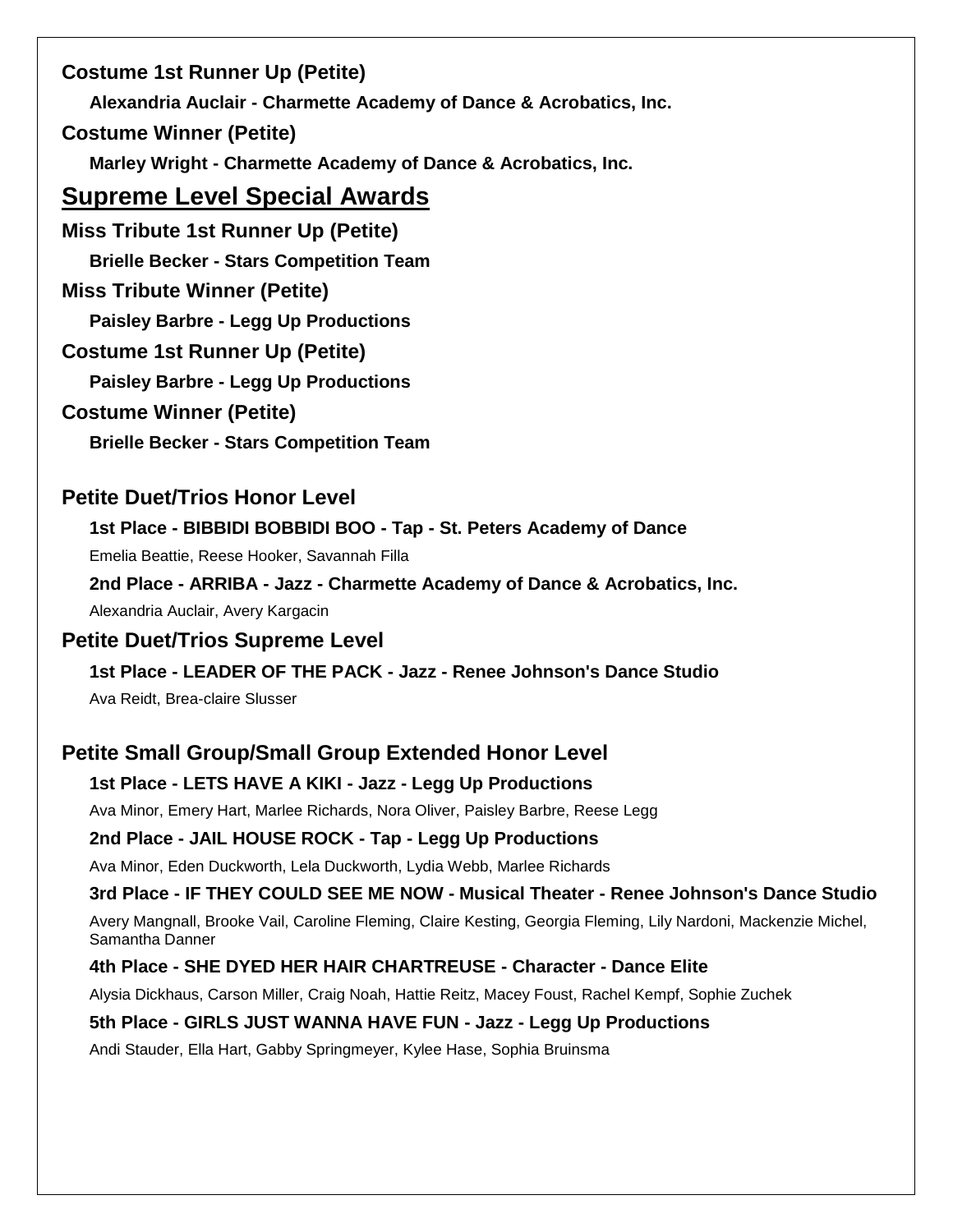# **Petite Large Group/Large Group Extended Honor Level**

### **1st Place - BIGGER IS BETTER - Jazz - Charmette Academy of Dance & Acrobatics, Inc.**

Catherine Kinkead, Celia Hann, Dory Iovaldi, Hanleigh Gurley, Isabelle Leimberg, Jo jo Griffin, Josephine Harris, Juliette Harris, Madison Conrey, Olivia Bock, Samantha Frisella, Sophia Bradshaw, Toni Porter

#### **2nd Place - HOKEY POKEY - Jazz - Renee Johnson's Dance Studio**

Addison Shelton, Avery Mangnall, Brooke Vail, Caroline Fleming, Claire Kesting, Elizabeth Mohan, Georgia Fleming, Giada Corio, Gillian Foster, Libby Puyear, Lily Nardoni, Lily Wang, Mackenzie Michel, Mia Michel, Norah Gould, Paige Winka, Samantha Danner

#### **3rd Place - CHICKENS - Tap - Charmette Academy of Dance & Acrobatics, Inc.**

Abbey Judge, Alexandria Auclair, Audrey Morley, Avery Kargacin, Brianne Joseph, Brooke Susic, Cate Ryan, Emily Pierce, Hadley Reijgers, Jocelyn Davidson, Julia Sondermann, Layla Horneker, Lilli Baker, Lydia Harmon

#### **4th Place - FAITH - Jazz - Legg Up Productions**

Abigail Fehrenbacher, Alex Prost, Aspen Legg, Bristol Weber, Emersyn Barbre, Kynlee Spurlock, Lucie Miller, Macy Wiggins, Melanie Truong, Paisley Simpson, Sylvia Ward

#### **5th Place - EYES IN THE BACK OF MY HEAD - Jazz - Charmette Academy of Dance & Acrobatics, Inc.**

Abbey Judge, Alexandria Auclair, Audrey Morley, Avery Kargacin, Brooke Susic, Cate Ryan, Emily Pierce, Hadley Reijgers, Jocelyn Davidson, Julia Sondermann, Layla Horneker, Lilli Baker, Lydia Harmon

#### **6th Place - BOOGIE FEVER - Jazz - Studio E Dance**

Addie Butler, Addie Wierciak, Addison Cochran, Charley Cox, Elaine Carroll, Elise Thomas, Emma Krieger, Izzy Mcolgan, Kamdyn Mcclusky, Kennedy Downs, Kinsley Bernaix, Layne Smith, Lyla Hickham, Paige Bohnemeier, Sally Schapman, Sophia Krieger, Stella Seiz, Sydney Powell, Sydney Walker

#### **7th Place - HAPPY AND YOU KNOW IT - Hip Hop - Charmette Academy of Dance & Acrobatics, Inc.**

Abbey Judge, Alexandria Auclair, Audrey Morley, Avery Kargacin, Brooke Susic, Cate Ryan, Collyn Weber, Emily Pierce, Hadley Reijgers, Julia Sondermann, Layla Horneker, Lucy Griffin, Lydia Harmon

#### **8th Place - WE ARE THE WORLD - Lyrical - Dance Elite**

Alysia Dickhaus, Arabella Deluca, Barry Isabella, Ella Reitz, Ellie Callahan, Gracierae Morgan, Hattie Reitz, Katherine Markus, Kayley Reichert, Macey Foust, Molly Gross, Rachel Kempf, Sophia Rulo, Sophie Zuchek

# **Junior Solo Honor Level**

**1st Place - Grace Dix - Musical Theater - Charmette Academy of Dance & Acrobatics, Inc.**

**2nd Place - Olivia Ward - Open - Legg Up Productions**

**3rd Place - Keagan Davis - Musical Theater - Charmette Academy of Dance & Acrobatics, Inc.**

**4th Place - Makalyn Gregory - Jazz - Legg Up Productions**

**5th Place - Ally Pierce - Musical Theater - Charmette Academy of Dance & Acrobatics, Inc.**

**6th Place - Eden Duckworth - Musical Theater - Legg Up Productions**

**7th Place - Maria Casciola - Musical Theater - Charmette Academy of Dance & Acrobatics, Inc.**

**8th Place - Addison Rolnicki - Jazz - Charmette Academy of Dance & Acrobatics, Inc.**

**9th Place - Maura Duffin - Contemporary - St. Peters Academy of Dance**

**10th Place - Makenna Matejcic - Jazz - Charmette Academy of Dance & Acrobatics, Inc.**

#### **Junior Solo Supreme Level**

**1st Place - Emerie Earnest - Jazz - Charmette Academy of Dance & Acrobatics, Inc.**

**2nd Place - Chloe Collins - Lyrical - Stars Competition Team**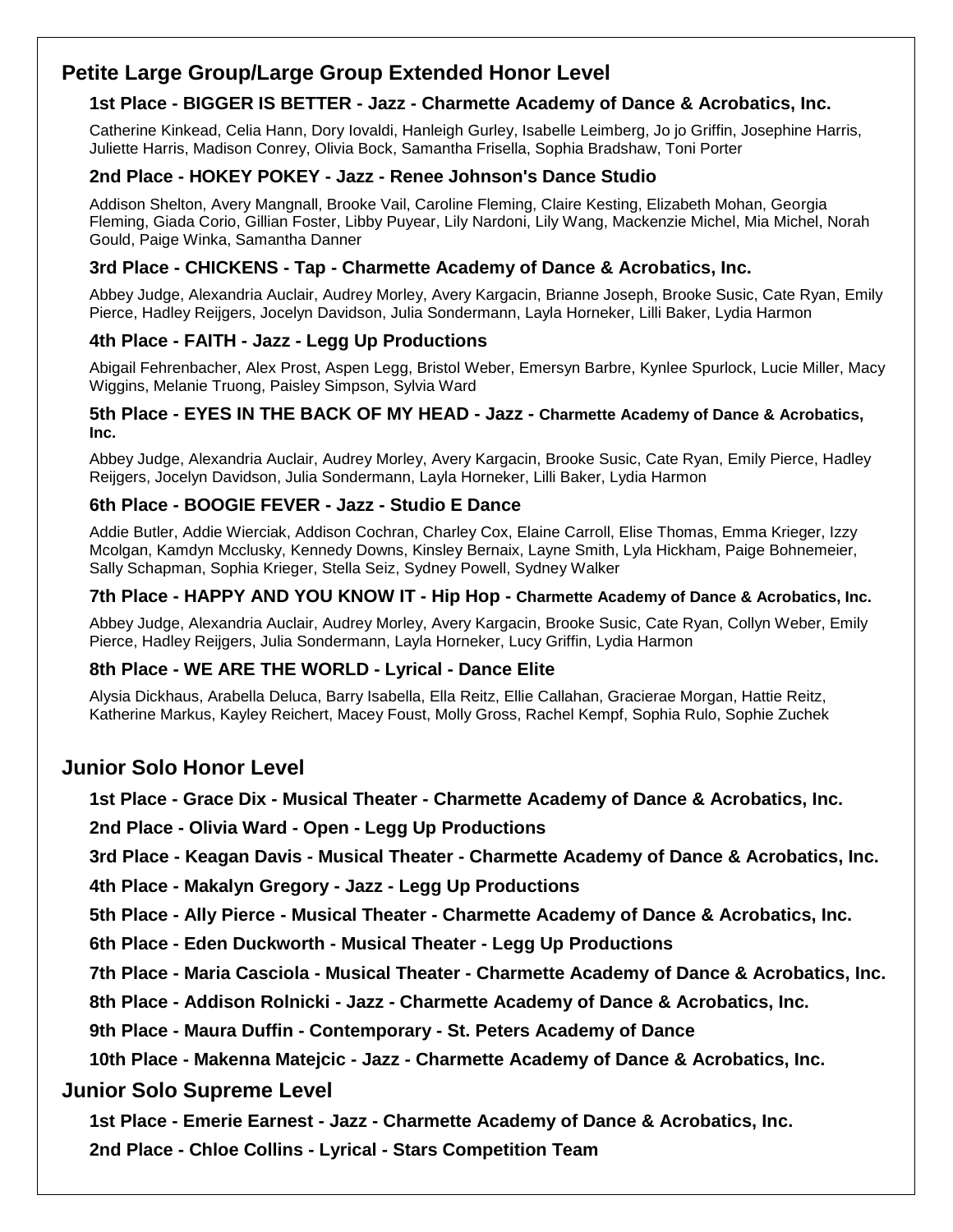| 3rd Place - Poppi Wright - Jazz - Charmette Academy of Dance & Acrobatics, Inc. |
|---------------------------------------------------------------------------------|
| 4th Place - Addison Keller - Lyrical - Studio E Dance                           |
| 5th Place - Lydia Reichert - Open - Studio E Dance                              |
| 6th Place - Allison Willenborg - Open - Studio E Dance                          |
| 7th Place - Audrey Amato - Jazz - Charmette Academy of Dance & Acrobatics, Inc. |
| 8th Place - Katelyn Letourneau - Jazz - Renee Johnson's Dance Studio            |
| 9th Place - Adalynn Raitt - Lyrical - Studio E Dance                            |
| 10th Place - Whitney Rosenberger - Lyrical - Studio E Dance                     |
| <u>Honor Level Special Awards</u>                                               |
| <b>Miss Tribute 2nd Runner Up (Junior)</b>                                      |
| <b>Eden Duckworth - Legg Up Productions</b>                                     |
| Miss Tribute 1st Runner Up (Junior)                                             |
| Maria Casciola - Charmette Academy of Dance & Acrobatics, Inc.                  |
| <b>Miss Tribute Winner (Junior)</b>                                             |
| <b>Maura Duffin - St. Peters Academy of Dance</b>                               |
| <b>Costume 2nd Runner Up (Junior)</b>                                           |
| <b>Olivia Ward - Legg Up Productions</b>                                        |
| <b>Costume 1st Runner Up (Junior)</b>                                           |
| Lucy Griffin - Charmette Academy of Dance & Acrobatics, Inc.                    |
| <b>Costume Winner (Junior)</b>                                                  |
| Ally Pierce - Charmette Academy of Dance & Acrobatics, Inc.                     |
| <u>Supreme Level Special Awards</u>                                             |
| <b>Mr. Tribute Winner (Junior)</b>                                              |
| <b>Ben Iken - Renee Johnson's Dance Studio</b>                                  |
| <b>Miss Tribute 2nd Runner Up (Junior)</b>                                      |
| Katelyn Letourneau - Renee Johnson's Dance Studio                               |
| <b>Miss Tribute 1st Runner Up (Junior)</b>                                      |
| <b>Chloe Collins - Stars Competition Team</b>                                   |
| <b>Miss Tribute Winner (Junior)</b>                                             |
| <b>Emerie Earnest - Charmette Academy of Dance &amp; Acrobatics, Inc.</b>       |
| <b>Costume 2nd Runner Up (Junior)</b>                                           |
| Audrey Amato - Charmette Academy of Dance & Acrobatics, Inc.                    |
| <b>Costume 1st Runner Up (Junior)</b>                                           |
| <b>Ben Iken - Renee Johnson's Dance Studio</b>                                  |
| <b>Costume Winner (Junior)</b>                                                  |
| Shay Moonier - Charmette Academy of Dance & Acrobatics, Inc.                    |
|                                                                                 |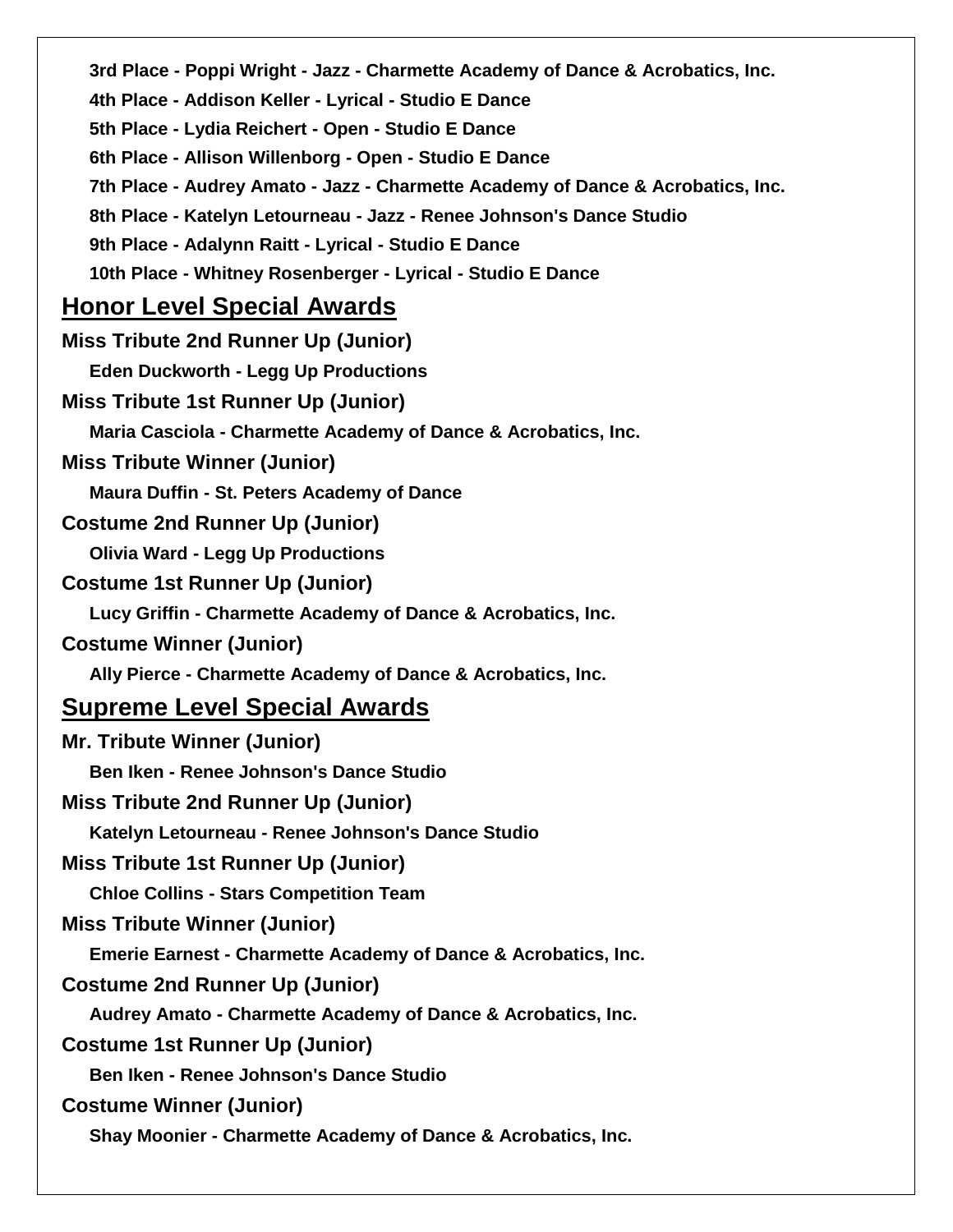# **Junior Duet/Trios Honor Level**

**1st Place - DANCE WITH ME TONIGHT - Jazz - Charmette Academy of Dance & Acrobatics, Inc.**

Layla Kolley, Ryan Washington

**2nd Place - DAN SWIT ME - Jazz - Charmette Academy of Dance & Acrobatics, Inc.**

Ivana Gacho, Reese Stertzbach

**3rd Place - FOOTPRINTS IN THE SAND - Lyrical - St. Peters Academy of Dance**

Ella Crislip, Jenna Handlan

**4th Place - WHERE'S THE PARTY - Jazz - Charmette Academy of Dance & Acrobatics, Inc.**

Delaney Hinson, Grace Dix

**5th Place - LET'S CHILL - Tap - St. Peters Academy of Dance**

Abygail Berry, Lily Paul, Sophia Cowan

**6th Place - BOSOM BUDDIES - Musical Theater - Charmette Academy of Dance & Acrobatics, Inc.**

Andrea Elze, Maggie Ahlheim

**7th Place - TWO PEAS IN A POD - Musical Theater - St. Peters Academy of Dance**

Kylie Brader, Raegan Hooker

**8th Place - I PUT A SPELL ON YOU - Musical Theater - Charmette Academy of Dance & Acrobatics, Inc.**

Delaney Mccoy, Ella Morley, Keagan Davis

**9th Place - POSITOOVITY - Musical Theater - Charmette Academy of Dance & Acrobatics, Inc.**

Addison Rolnicki, Makenna Matejcic

**10th Place - BOOGIE FEVER - Jazz - Charmette Academy of Dance & Acrobatics, Inc.**

Addison Rolnicki, Ella Morley

#### **Junior Duet/Trios Supreme Level**

**1st Place - HOLLY ROCK - Jazz - Charmette Academy of Dance & Acrobatics, Inc.**

Audrey Amato, Poppi Wright

**2nd Place - THAT'S MY GIRL - Jazz - Renee Johnson's Dance Studio**

Faith Moeller, Katelyn Letourneau, Sydni Knox

**3rd Place - BETTER WHEN I'M DANCING - Tap - Renee Johnson's Dance Studio** Aubrey Lacavich, Ben Iken

**4th Place - JUMP - Open - Charmette Academy of Dance & Acrobatics, Inc.**

Liz Garozzo, Ryan Washington, Sandra Matejcic

**5th Place - WORK - Jazz - Charmette Academy of Dance & Acrobatics, Inc.**

Sandra Matejcic, Shay Moonier

**6th Place - EVERYONE NEEDS A BEST FRIEND - Tap - Dance Elite**

Emily Hoffman, Olivia Harrelson

**7th Place - HERNANDO'S HIDEAWAY - Musical Theater - Renee Johnson's Dance Studio** Ella Huguet, Gabrielle Thompson, Peyton Kimack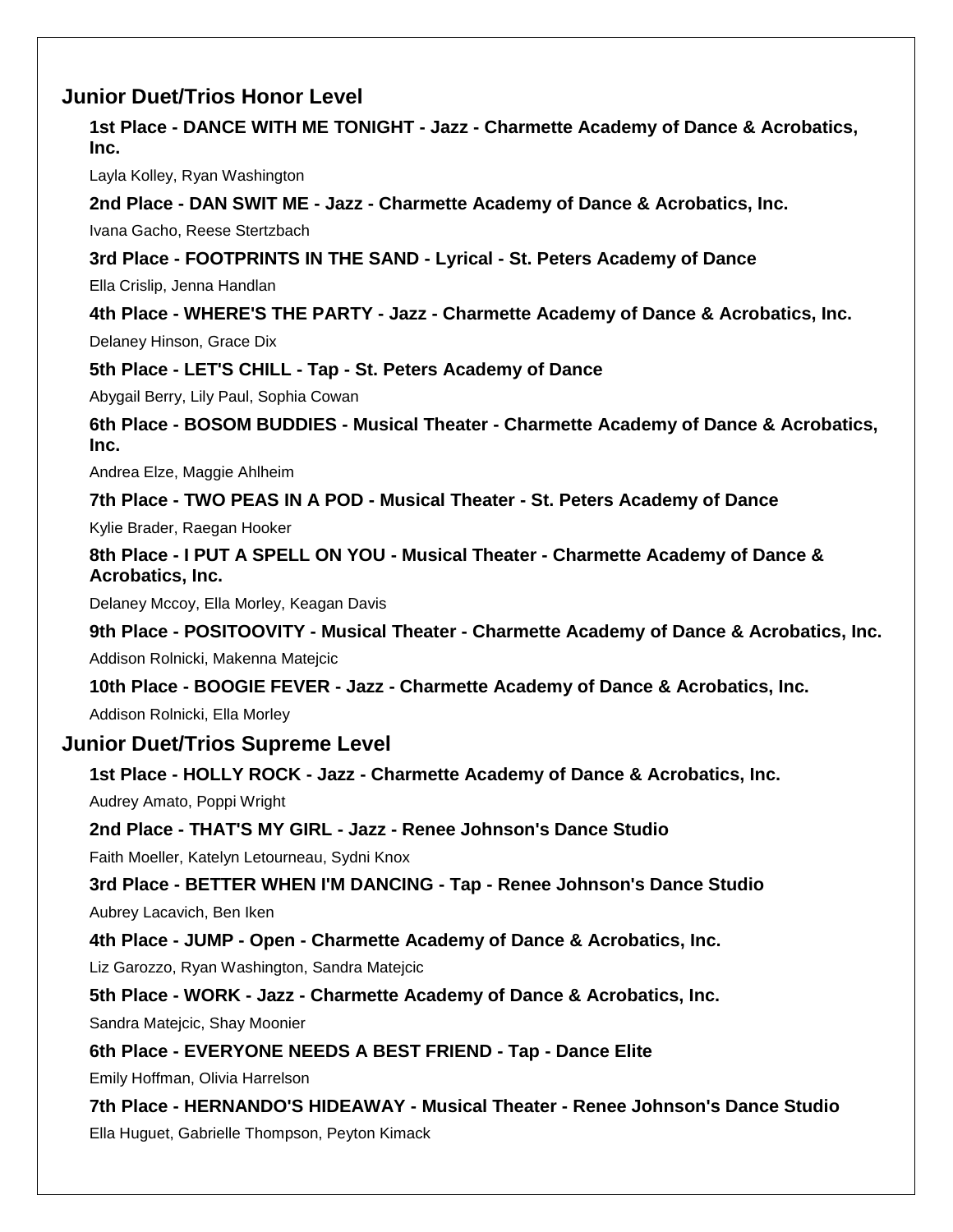### **8th Place - BOUNCE WITH ME - Jazz - Renee Johnson's Dance Studio**

Abby Mohan, Brooke Fleming, Laney Johnson

# **9th Place - LITTLE SHOP OF HORRORS - Musical Theater - Renee Johnson's Dance Studio**

Emily Warner, Jessie Kennington, Kate Adam

# **Junior Small Group/Small Group Extended Honor Level**

### **1st Place - RIPTIDE - Contemporary - Legg Up Productions**

Abi Lane, Eden Duckworth, Lela Duckworth, Makalyn Gregory, Olivia Ward, Paisley Barbre, Reese Legg

### **2nd Place - BOSSY - Hip Hop - Legg Up Productions**

Brooke Beard, Emersyn Barbre, Gracie Atwood, Izzy Serles, Paisley Barbre, Reese Legg

#### **3rd Place - DOIN THE DO - Jazz - Charmette Academy of Dance & Acrobatics, Inc.**

Addi Vanecek, Addison Rolnicki, Delaney Hinson, Grace Dix, Lana Moonier, Lucy Griffin, Makenna Matejcic, Marley Wright

#### **4th Place - FREIGHT TRAIN BOOGIE - Tap - Dance Elite**

Arabella Deluca, Ella Reitz, Gracierae Morgan, Hannah Baker, Kayley Reichert, Lily Emery

# **5th Place - MY BIG FRENCH BOYFRIEND - Musical Theater - Charmette Academy of Dance & Acrobatics, Inc.**

Abby Greene, Ally Pierce, Andrea Elze, Annabel Laub, Gabriella Frisella, Jacqueline Burkis, Maggie Ahlheim, Reese Stertzbach

#### **6th Place - BREAKING THE LAW - Contemporary - Legg Up Productions**

Alexis Greene, Ayden Smith, Kenna Keyser, Maria Ward, Zoe Wiggins

### **7th Place - MISS OTIS REGRETS - Jazz - Renee Johnson's Dance Studio**

Ali Renfert, Alyssa Grube, Camila Suarez, Emma Hastings, Isabella Hylan, Kaitlyn Gomez, Lauren Mitchell, Sophie Williams

# **8th Place - GIRLS NIGHT OUT - Hip Hop - Dance Elite**

Arabella Deluca, Ella Reitz, Isabella Craig, Jayda Mccartney, Kayley Reichert, Rylee Rouse, Sarah Branam, Sophia Rulo

#### **9th Place - HOW WE DO - Jazz - Charmette Academy of Dance & Acrobatics, Inc.**

Abby Greene, Anna Sidberry, Annabel Laub, Brianne Joseph, Claudia Halski, Gabriella Frisella, Jacqueline Burkis, Lauren Hegedus, Myla Sabatino

# **Junior Small Group/Small Group Extended Supreme Level**

# **1st Place - FREAK SHOW - Jazz - Charmette Academy of Dance & Acrobatics, Inc.**

Audrey Amato, Emerie Earnest, Liz Garozzo, Poppi Wright, Sandra Matejcic, Shay Moonier

#### **2nd Place - ROLLIN' - Tap - Charmette Academy of Dance & Acrobatics, Inc.**

Audrey Amato, Liz Garozzo, Poppi Wright, Sandra Matejcic, Shay Moonier

# **3rd Place - A MUSICAL - Musical Theater - Renee Johnson's Dance Studio**

Aubrey Lacavich, Ben Iken, Ella Huguet, Faith Moeller, Gabrielle Thompson, Isabella Winfield, Katelyn Letourneau, Peyton Kimack, Sydni Knox

# **4th Place - SLEEP - Open - Studio E Dance**

Adalynn Raitt, Addison Keller, Allison Willenborg, Bailey Mayhew, Claire Jones, Lydia Reichert, Whitney Rosenberger

# **5th Place - UP & UP - Lyrical - Charmette Academy of Dance & Acrobatics, Inc.**

Audrey Amato, Emerie Earnest, Liz Garozzo, Poppi Wright, Sandra Matejcic, Shay Moonier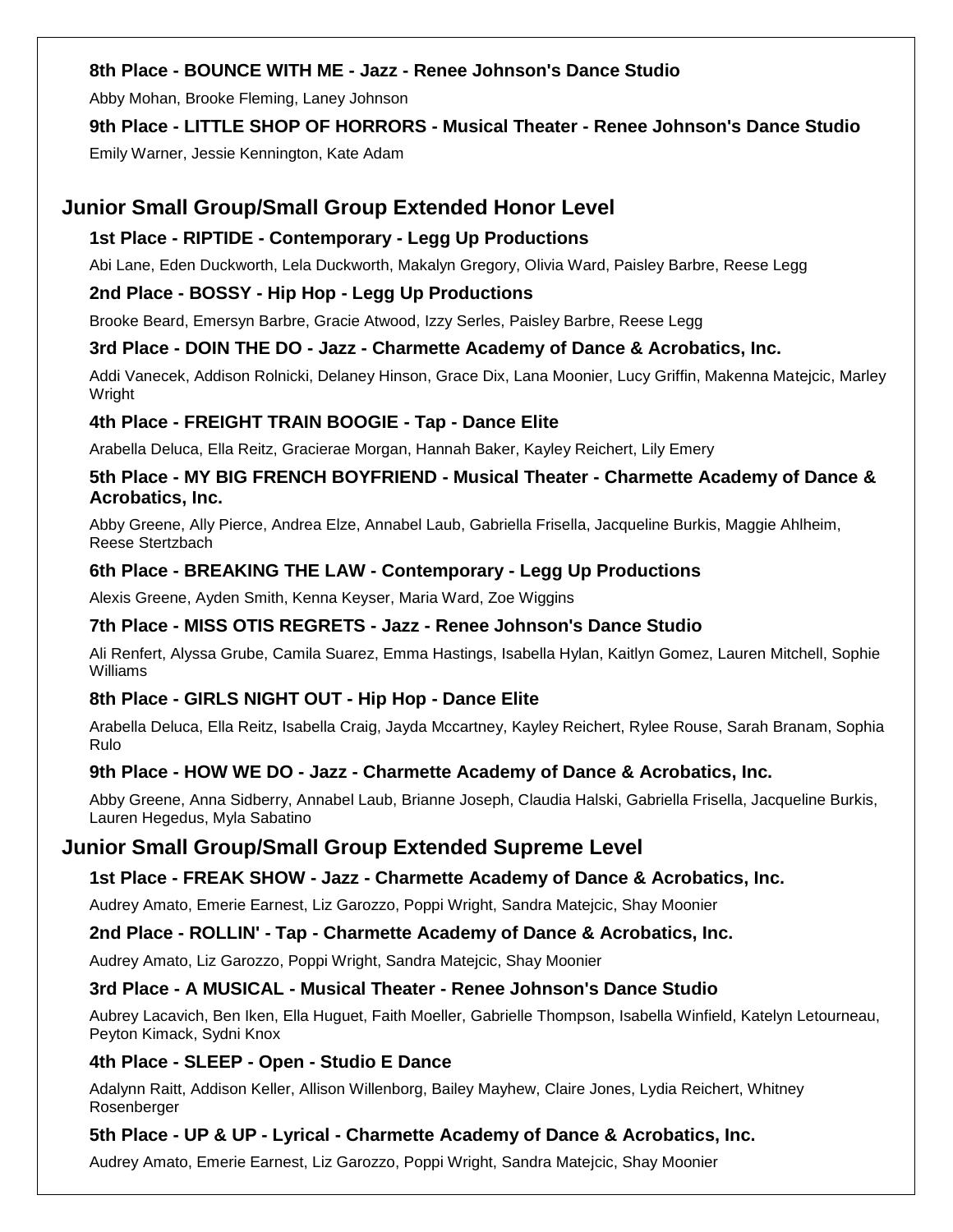#### **6th Place - SPEAKING FRENCH - Jazz - Renee Johnson's Dance Studio**

Abby Mohan, Amanda Gubernik, Ava Reidt, Brea-claire Slusser, Brooke Fleming, Emily Warner, Kate Adam, Laney Johnson

#### **7th Place - CREEP - Lyrical - Studio E Dance**

Adalynn Raitt, Addison Keller, Alissa Mcolgan, Allison Willenborg, Cami Reaka, Gabby Rathgeb, Lydia Reichert, Maggie Cooper

#### **8th Place - OH SO QUIET - Jazz - Dance Elite**

Emily Hoffman, Faith Johnson, Isabella Shelledy, Olivia Harrelson

#### **9th Place - AMERICA - Musical Theater - Studio E Dance**

Adalynn Raitt, Bailey Mayhew, Kendall Mcclusky, Kennedy Womack, Kinley Madura, Lucy Schapman, Macey Devall, Shelby Brown, Whitney Rosenberger

# **Junior Large Group/Large Group Extended Honor Level**

#### **1st Place - PROUD MARY - Jazz - Legg Up Productions**

Abi Lane, Eden Duckworth, Gracie Atwood, Josie Greenwalt, Katelyn Catron, Lela Duckworth, Libby Backes, Makalyn Gregory, Olivia Ward, Paisley Barbre, Rainey Loker, Reese Legg

#### **2nd Place - HOT LIKE FIRE - Hip Hop - Renee Johnson's Dance Studio**

Addison Sweeny, Amaya Williams, Gia Fluchel, Kaitlyne Veluz, Kate Wallis, Katie Piercy, Sarah Lemon, Sophie Nixon, Sydney Hombs, Zoe Fluchel

#### **3rd Place - WE GO TO WORK - Hip Hop - Charmette Academy of Dance & Acrobatics, Inc.**

Addi Vanecek, Addison Rolnicki, Delaney Hinson, Delaney Mccoy, Ella Morley, Grace Dix, Keagan Davis, Lana Moonier, Layla Kolley, Lucy Griffin, Makenna Matejcic, Maria Casciola, Marley Wright, Ryan Washington

#### **4th Place - ME & MY SCREEN - Musical Theater - Charmette Academy of Dance & Acrobatics, Inc.**

Addi Vanecek, Addison Rolnicki, Delaney Mccoy, Ella Morley, Grace Dix, Jacqueline Burkis, Keagan Davis, Layla Horneker, Layla Kolley, Lilli Baker, Lucy Griffin, Maria Casciola

#### **5th Place - IMAGINE - Lyrical - Charmette Academy of Dance & Acrobatics, Inc.**

Addison Rolnicki, Addisyn Vanecek, Ally Pierce, Delaney Mccoy, Ella Morley, Grace Dix, Jacqueline Burkis, Keagan Davis, Lana Moonier, Layla Kolley, Lucy Griffin, Makenna Matejcic, Maria Casciola

#### **6th Place - FAITH - Jazz - Charmette Academy of Dance & Acrobatics, Inc.**

Addi Vanecek, Ally Pierce, Delaney Mccoy, Ella Morley, Ivana Gacho, Jocelyn Davidson, Keagan Davis, Lana Moonier, Layla Horneker, Lucy Griffin, Makenna Matejcic, Maria Casciola, Marley Wright, Reese Stertzbach

#### **7th Place - SING YOU SINNERS - Character - Dance Elite**

Anna Auer, Arabella Deluca, Carson Miller, Ella Reitz, Ellie Callahan, Gabriella Weinrich, Gracierae Morgan, Hannah Baker, Isabella Barry, Katherine Markus, Kayley Reichert, Macey Foust, Molly Gross, Rachel Kempf, Sophia Rulo

#### **8th Place - CAR WASH - Jazz - Dance Elite**

Arabella Deluca, Charlotte Dickemper, Ella Reitz, Gracierae Morgan, Hannah Baker, Isabella Barry, Kara Webb, Katherine Markus, Lily Emery, Molly Gross, Sophia Rulo

#### **9th Place - SHAKE YOUR PANTS - Tap - Charmette Academy of Dance & Acrobatics, Inc.**

Addison Rolnicki, Ally Pierce, Annabel Laub, Delaney Mccoy, Ella Morley, Gabriella Frisella, Grace Dix, Ivana Gacho, Jacqueline Burkis, Keagan Davis, Layla Kolley, Lucy Griffin, Makenna Matejcic, Maria Casciola, Reese Stertzbach, Ryan Washington

#### **10th Place - FAST LANE - Hip Hop - Charmette Academy of Dance & Acrobatics, Inc.**

Andrea Elze, Annabel Laub, Gabriella Frisella, Ivana Gacho, Jacqueline Burkis, Lily Johnson, Madison Pizoni, Maggie Ahlheim, Myla Sabatino, Olivia Kramer, Reese Stertzbach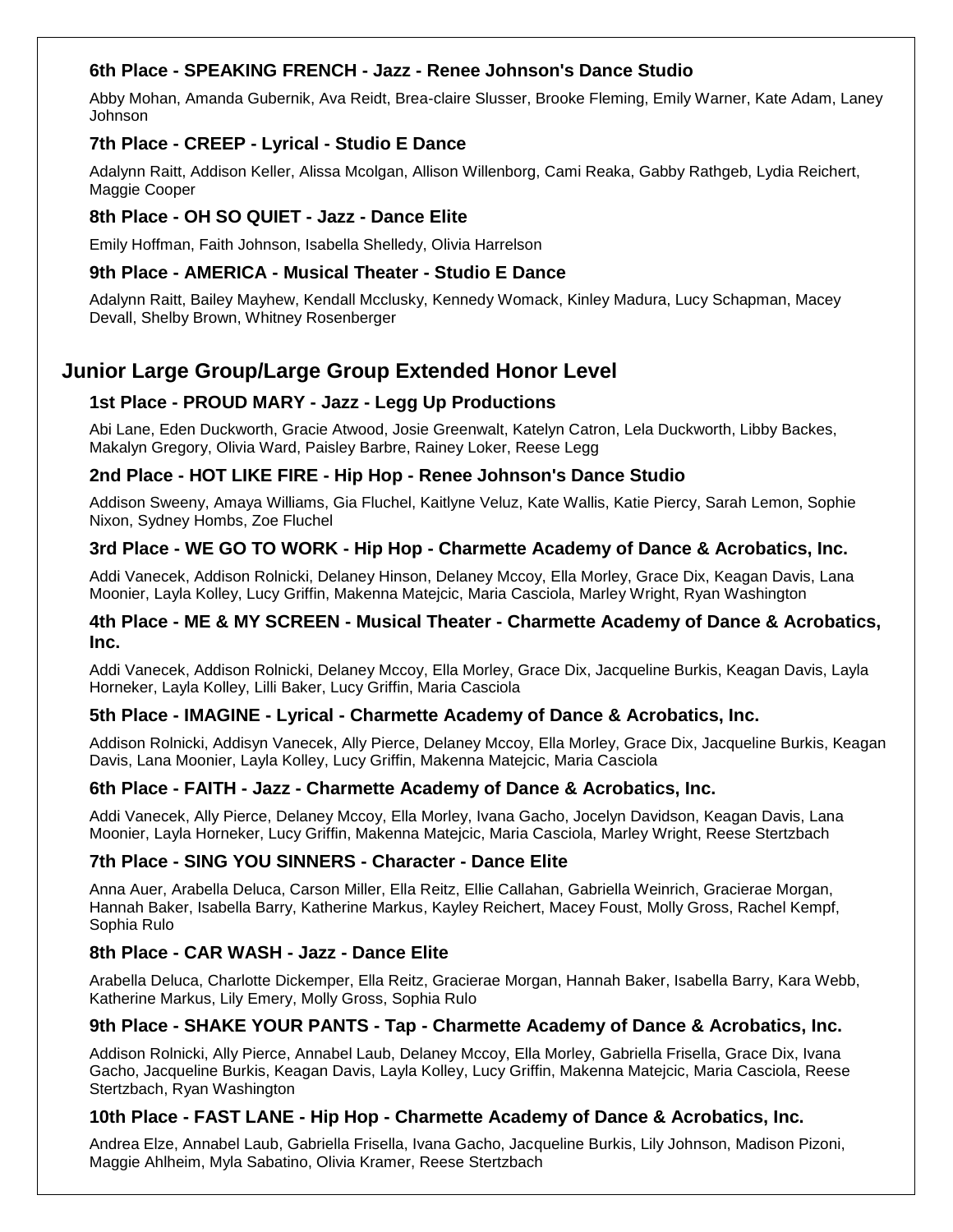# **Junior Large Group/Large Group Extended Supreme Level**

#### **1st Place - FIRE - Jazz - Charmette Academy of Dance & Acrobatics, Inc.**

Addison Rolnicki, Audrey Amato, Delaney Hinson, Emerie Earnest, Grace Dix, Layla Kolley, Liz Garozzo, Poppi Wright, Ryan Washington, Sandra Matejcic, Shay Moonier

#### **2nd Place - CAROLINA - Lyrical - Studio E Dance**

Adalynn Raitt, Addison Keller, Allison Willenborg, Bailey Mayhew, Claire Jones, Ella Bates, Grace Cook, Keaton Bollinger, Kendall Mcclusky, Kennedy Womack, Kinley Madura, Lucy Schapman, Lydia Reichert, Macey Devall, Shelby Brown, Whitney Rosenberger

#### **3rd Place - COME SAVE ME - Jazz - Renee Johnson's Dance Studio**

Aubrey Lacavich, Ben Iken, Ella Huguet, Emerson Greenblatt, Faith Moeller, Gabrielle Thompson, Isabella Winfield, Jillian Fletcher, Katelyn Letourneau, Macy Spellman, Paige Tvrdik, Peyton Kimack, Reagan Roeder, Sydni Knox

#### **4th Place - SWING WITH ME - Jazz - Renee Johnson's Dance Studio**

Abby Mohan, Amanda Gubernik, Ava Reidt, Brea-claire Slusser, Brooke Fleming, Elayna Melching, Emily Warner, Jaden Mitchell, Jessie Kennington, Kate Adam, Laney Johnson

#### **5th Place - FESTIVAL OF FLOWERS - Ballet - Renee Johnson's Dance Studio**

Aubrey Lacavich, Ben Iken, Ella Huguet, Emerson Greenblatt, Faith Moeller, Gabrielle Thompson, Hannah Vishion, Isabella Winfield, Jillian Fletcher, Kate Bohlmann, Katelyn Letourneau, Macy Spellman, Megan Liu, Mia Stahl, Paige Tvrdik, Peyton Kimack, Reagan Roeder, Summer Fugate, Sydni Knox

#### **6th Place - DANCE - Jazz - Studio E Dance**

Adalynn Raitt, Addison Keller, Allison Willenborg, Bailey Mayhew, Claire Jones, Ella Bates, Grace Cook, Keaton Bollinger, Kendall Mcclusky, Kennedy Womack, Kinley Madura, Lucy Schapman, Lydia Reichert, Macey Devall, Shelby Brown, Whitney Rosenberger

#### **7th Place - SPRINGTIME POLKA - Ballet - Renee Johnson's Dance Studio**

Abby Mohan, Amanda Gubernik, Ava Reidt, Brea-claire Slusser, Brooke Fleming, Elayna Melching, Emily Warner, Jaden Mitchell, Jessie Kennington, Kate Adam, Laney Johnson

# **Junior Line/Line Extended/Production Supreme Level**

# **1st Place - VEGAS BABY - Production - Renee Johnson's Dance Studio**

Abby Mohan, Addison Shelton, Ainsley Moses, Amanda Gubernik, Aubrey Lacavich, Ava Reidt, Avery Mangnall, Ben Iken, Brea-claire Slusser, Brooke Fleming, Brooke Vail, Caroline Fleming, Chloe Kopsky, Claire Kesting, Elayna Melching, Elizabeth Mohan, Ella Huguet, Emerson Greenblatt, Emily Warner, Faith Moeller, Faith Thompson, Gabrielle Thompson, Georgia Fleming, Giada Corio, Gillian Foster, Hannah Vishion, Isabella Winfield, Jaden Mitchell, Jessica Manning, Jessie Kennington, Jillian Fletcher, Jordan Bee, Kate Adam, Kate Bohlmann, Katelyn Letourneau, Katie Horack, Krista Johnson, Laney Johnson, Lauren Roither, Lexi jo Alm, Libby Puyear, Lily Nardoni, Lily Wang, Mackenzie Michel, Macy Spellman, Mary Grace Wiedt, Megan Liu, Mia Michel, Mia Stahl, Norah Gould, Paige Tvrdik, Paige Winka, Peyton Kimack, Reagan Roeder, Samantha Danner, Summer Fugate, Sydney Johnson, Sydni Knox, Victoria Casazza

#### **2nd Place - A TRIBUTE - Production - Charmette Academy of Dance & Acrobatics, Inc.**

Abbey Judge, Abby Dionne, Abby Greene, Addi Vanecek, Addison Rolnicki, Alexandria Auclair, Ally Pierce, Andrea Elze, Anna Sidberry, Annabel Laub, Audrey Amato, Audrey Morley, Ava Molli, Avery Kargacin, Brianna Vo, Brianne Joseph, Brooke Susic, Camille Clifford, Caroline Steidley, Cate Ryan, Catherine Kinkead, Celia Hann, Chloe Klevorn, Claudia Halski, Cohen Wenski, Collyn Weber, Delaney Hinson, Delaney Mccoy, Dory Iovaldi, Ella Morley, Emerie Earnest, Emily Pierce, Francesca Kohrs, Gabbie Cannon, Gabriella Frisella, Grace Dix, Gracie Avery, Hadley Reijgers, Hanleigh Gurley, Isabelle Leimberg, Ivana Gacho, Jacqueline Burkis, Jasmine Bouckaert, Jenna Wood, Jo jo Griffin, Jocelyn Davidson, Josephine Harris, Julia Sondermann, Juliette Harris, Karen Bonano, Kaylee Mccracken, Keagan Davis, Lana Moonier, Lauren Hegedus, Layla Horneker, Layla Kolley, Lilli Baker, Lily Johnson, Lily Mcfarland, Liz Garozzo, Lucy Griffin, Lydia Harmon, Lydia Piekarski, Macie Savala, Madalyn Mcpike, Madison Conrey, Madison Pizoni, Maggie Ahlheim, Maggie Jochens, Makenna Matejcic, Maria Casciola, Marley Wright, Merissa Van, Myla Sabatino, Naia Kniker, Nicole Mayer, Olivia Bock, Olivia Kramer, Poppi Wright, Rachelle Matthews, Reese Stertzbach, Ryan Washington, Sadi Knox, Samantha Frisella, Sandra Matejcic, Sarah Robinson, Shay Moonier, Sophia Bradshaw, Sophia Leos, Talia Jancich, Toni Porter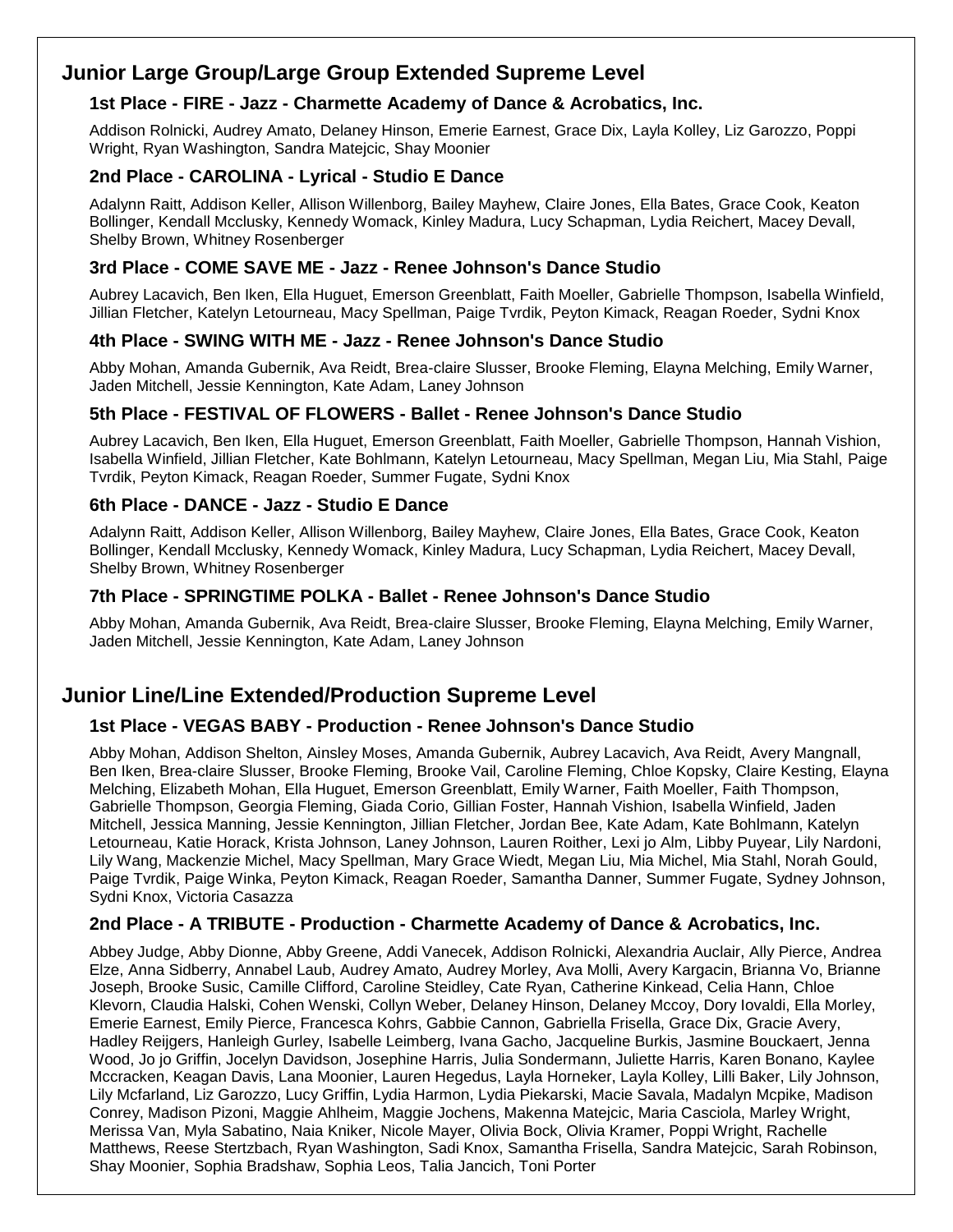# **Teen Solo Honor Level**

**1st Place - Sarah Robinson - Jazz - Charmette Academy of Dance & Acrobatics, Inc. 2nd Place - Tabitha Schacht - Musical Theater - St. Peters Academy of Dance 3rd Place - Chloe Rowland - Hip Hop - Formations Dance Center 4th Place - Maria Ward - Jazz - Legg Up Productions 5th Place - Shelby Block - Acro/Gym - Formations Dance Center 6th Place - Rylee Edwards - Open - Legg Up Productions 7th Place - Madison Pizoni - Jazz - Charmette Academy of Dance & Acrobatics, Inc. 8th Place - Ava Molli - Jazz - Charmette Academy of Dance & Acrobatics, Inc. 9th Place - Drew Miller - Tap - Dance Elite 10th Place - Halei Nesbitt - Hip Hop - Formations Dance Center Teen Solo Supreme Level 1st Place - Kristen Conrad - Jazz - Stars Competition Team 2nd Place - Lexie Antolik - Musical Theater - Stars Competition Team 3rd Place - August Hanlon - Contemporary - Studio E Dance 4th Place - Kaylee Mccracken - Jazz - Charmette Academy of Dance & Acrobatics, Inc. 5th Place - Emma Langley - Open - Studio E Dance 6th Place - Ainsley Moses - Contemporary - Renee Johnson's Dance Studio 7th Place - Jasmine Bouckaert - Lyrical - Charmette Academy of Dance & Acrobatics, Inc. 8th Place - Abby Dionne - Musical Theater - Charmette Academy of Dance & Acrobatics, Inc. 9th Place - Caroline Steidley - Jazz - Charmette Academy of Dance & Acrobatics, Inc. 10th Place - Liz Garozzo - Jazz - Charmette Academy of Dance & Acrobatics, Inc. Honor Level Special Awards Mr. Tribute Winner (Teen) Drew Miller - Dance Elite Miss Tribute 2nd Runner Up (Teen) Chloe Rowland - Formations Dance Center Miss Tribute 1st Runner Up (Teen) Tabitha Schacht - St. Peters Academy of Dance**

**Miss Tribute Winner (Teen)**

**Sarah Robinson - Charmette Academy of Dance & Acrobatics, Inc.**

**Costume 2nd Runner Up (Teen)**

**Madison Pizoni - Charmette Academy of Dance & Acrobatics, Inc.**

**Costume 1st Runner Up (Teen)**

**Tabitha Schacht - St. Peters Academy of Dance**

**Costume Winner (Teen)**

**Rylee Edwards - Legg Up Productions**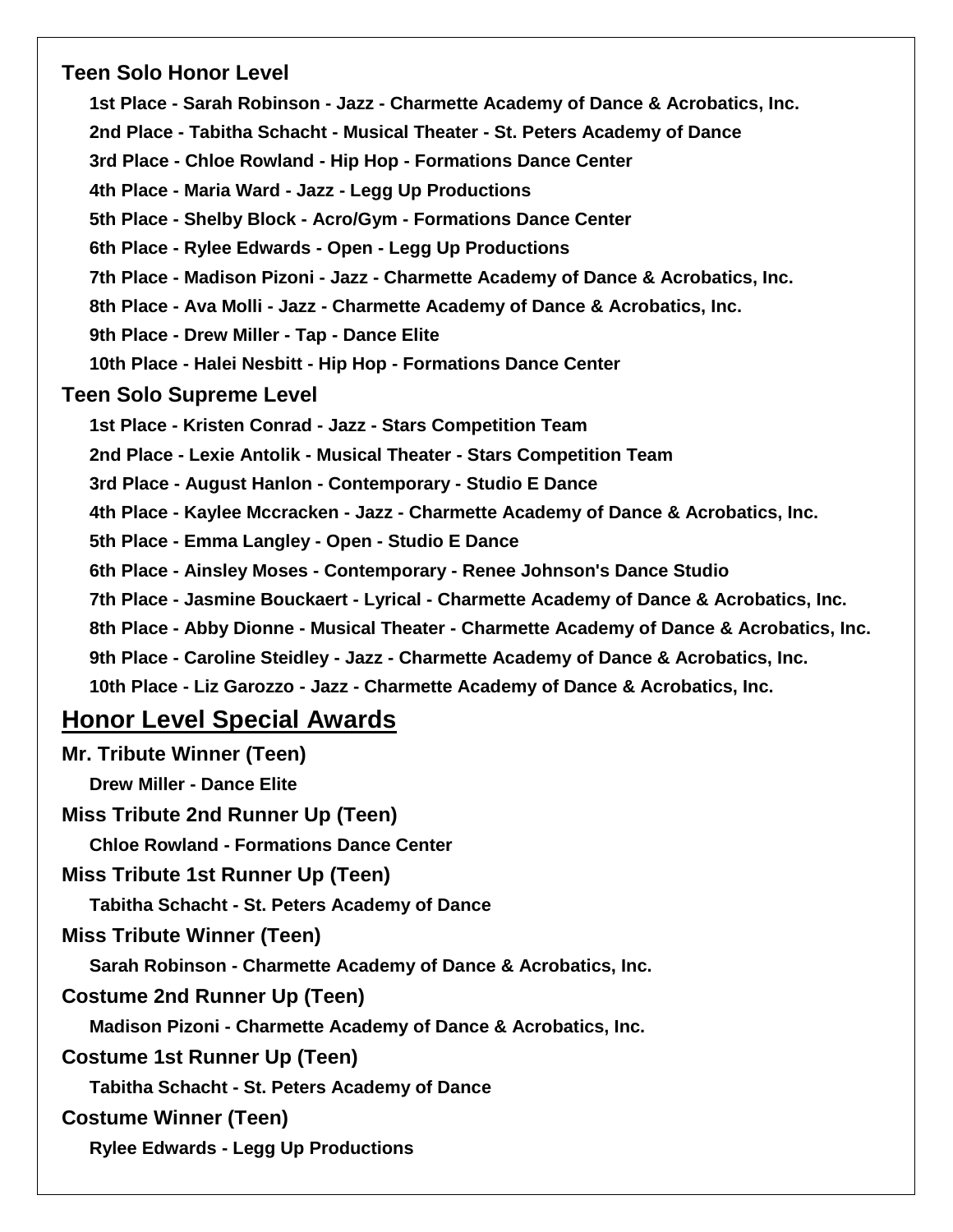# **Supreme Level Special Awards**

**Miss Tribute 2nd Runner Up (Teen) Jasmine Bouckaert - Charmette Academy of Dance & Acrobatics, Inc. Miss Tribute 1st Runner Up (Teen) Kristen Conrad - Stars Competition Team Miss Tribute Winner (Teen) Lexie Antolik - Stars Competition Team Costume 2nd Runner Up (Teen) Sadi Knox - Charmette Academy of Dance & Acrobatics, Inc. Costume 1st Runner Up (Teen) Sophia Leos - Charmette Academy of Dance & Acrobatics, Inc. Costume Winner (Teen) Caroline Steidley - Charmette Academy of Dance & Acrobatics, Inc.**

# Sunday, May 6, 2018

# **Teen Duet/Trios Honor Level**

**1st Place - 3 BEDROOM HOUSE - Musical Theater - St. Peters Academy of Dance** Maura Duffin, Tabitha Schacht **2nd Place - RECESS - Hip Hop - Formations Dance Center** Halei Nesbitt, Shelby Block **3rd Place - BABEL - Contemporary - Formations Dance Center** Bailee Brunais, Halei Nesbitt, Shelby Block **4th Place - I LOVE LUCY - Character - Formations Dance Center** Bailee Brunais, Shelby Block **5th Place - YOU NEVER CAN TELL - Tap - Formations Dance Center** Emma Vivrett, Erin Missey **6th Place - LOOK WHAT YOU MADE ME DO - Jazz - Legg Up Productions** Brooke Mckay, Callie Prost **7th Place - LIGHT IT UP - Hip Hop - Dance Class** Maya Feldman, Sasha Smith **8th Place - FEEL IT STILL - Jazz - Dance Class** Maya Feldman, Sasha Smith **9th Place - DISCO DIVA DUO - Jazz - Formations Dance Center** Chloe Rowland, Georgia Mayfield **Teen Duet/Trios Supreme Level 1st Place - PROMISE - Open - Studio E Dance**

Alissa Brown, Allie Adams, Emma Langley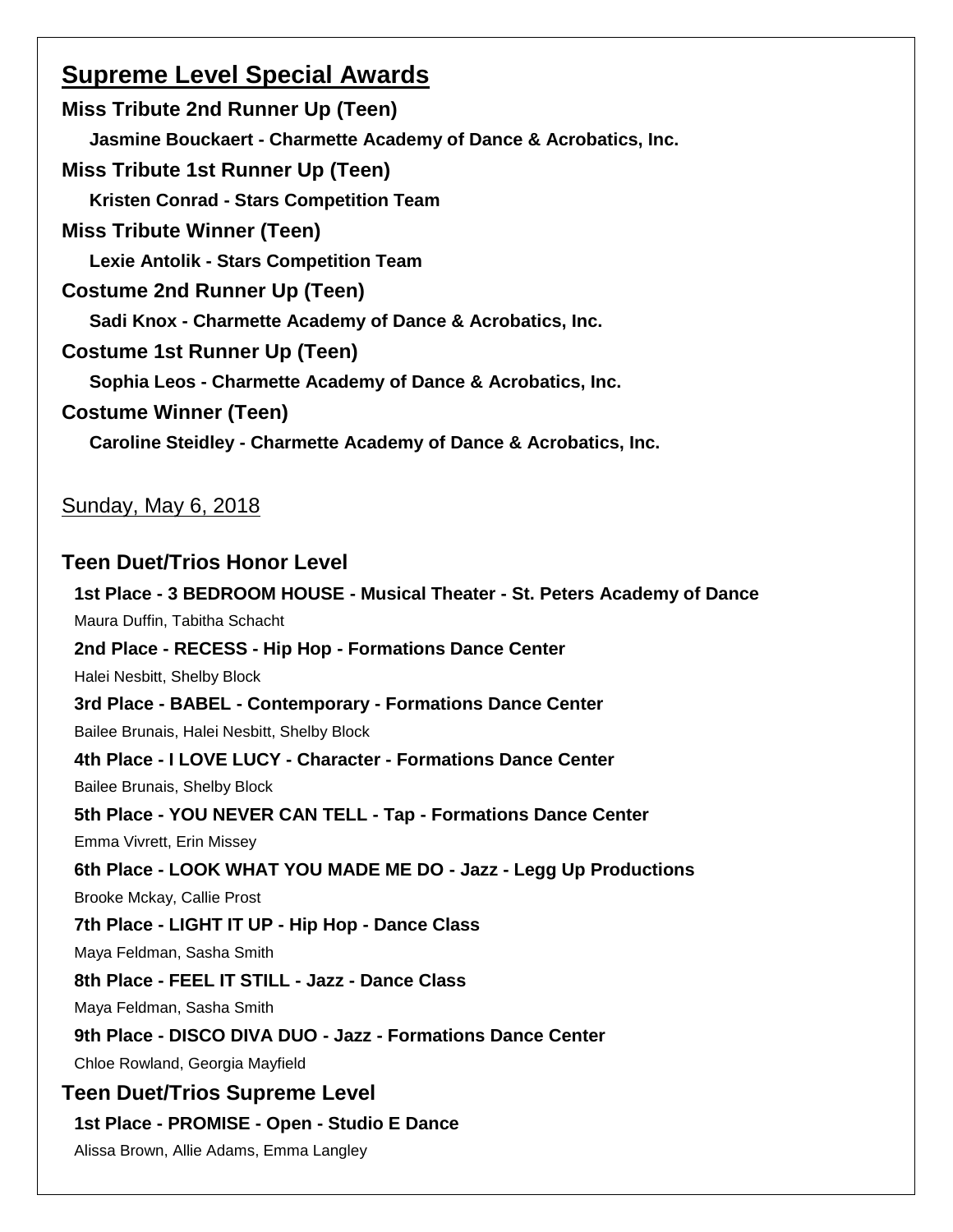# **2nd Place - WE FLY TOGETHER - Contemporary - Renee Johnson's Dance Studio**

Mia Stahl, Summer Fugate

**3rd Place - OTHER SIDE - Contemporary - Renee Johnson's Dance Studio**

Hannah Vishion, Kate Bohlmann, Megan Liu

**4th Place - DARK RUNS OUT - Contemporary - Charmette Academy of Dance & Acrobatics, Inc.** Caroline Steidley, Sadi Knox

**5th Place - RESPECT - Jazz - Charmette Academy of Dance & Acrobatics, Inc.**

Caroline Steidley, Liz Garozzo

**6th Place - DON'T WANNA MISS A THING - Musical Theater - Charmette Academy of Dance & Acrobatics, Inc.**

Ava Molli, Francesca Kohrs

**7th Place - TRANQUILITY - Open - Studio E Dance**

Cassi Reaka, Haley Gebauer

**8th Place - MUST BE LOVE - Jazz - Charmette Academy of Dance & Acrobatics, Inc.**

Macie Savala, Naia Kniker

**9th Place - LET'S DANCE - Tap - Dance Elite**

Drew Miller, Ryan Kempf

**10th Place - THE LIGHT THAT NEVER FAILS - Lyrical - Charmette Academy of Dance & Acrobatics, Inc.**

Francesca Kohrs, Naia Kniker

# **Teen Small Group/Small Group Extended Honor Level**

# **1st Place - DROP IT LOW - Hip Hop - Legg Up Productions**

Delainey Bailey, Jasmine Vaughan, Kate Billington, Kylie Jackson, Meghan Grieve, Rylee Edwards, Sydney Jackson

#### **2nd Place - NO SWINGGITY - Tap - Charmette Academy of Dance & Acrobatics, Inc.**

Andrea Elze, Ava Molli, Gabbie Cannon, Gracie Avery, Karen Bonano, Madison Pizoni, Maggie Ahlheim, Nicole Mayer, Olivia Kramer

# **3rd Place - SURPRISE YOURSELF - Lyrical - Formations Dance Center**

Bailee Brunais, Chloe Rowland, Erin Missey, Georgia Mayfield, Halei Nesbitt, Shelby Block

# **4th Place - 911 - Hip Hop - Formations Dance Center**

Abigail Boyer, Bailee Brunais, Charli Barnett, Chloe Rowland, Elizabeth Nesbitt, Erin Missey, Georgia Mayfield, Halei Nesbitt, Shelby Block

# **Teen Small Group/Small Group Extended Supreme Level**

# **1st Place - GO GONE - Jazz - Charmette Academy of Dance & Acrobatics, Inc.**

Abby Dionne, Chloe Klevorn, Jenna Wood, Kaylee Mccracken, Sophia Leos

# **2nd Place - HIDE & SEEK - Open - Studio E Dance**

Allie Adams, Cami Reaka, Haley Gebauer, Hannah Sury, Kaitlyn Pinion, Lydia Foster, Paige Stamps, Sophie Jobe, Taylor Mcolgan

# **3rd Place - DON'T WORRY - Contemporary - Renee Johnson's Dance Studio**

Hannah Vishion, Kate Bohlmann, Megan Liu, Mia Stahl, Summer Fugate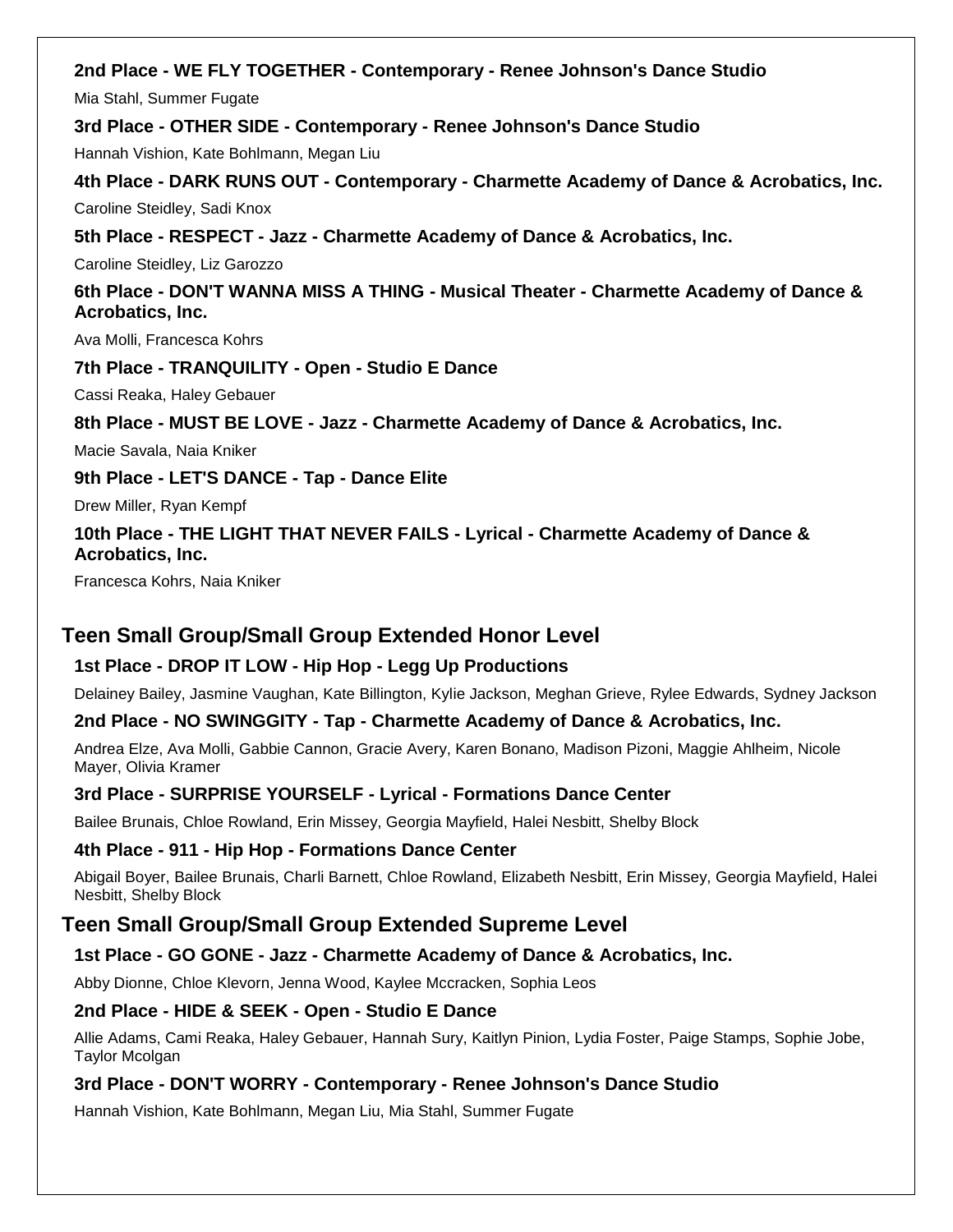### **4th Place - UNRAVELING - Contemporary - Studio E Dance**

Addison Keller, Alissa Brown, Allison Willenborg, August Hanlon, Cami Reaka, Emma Langley, Grace Carlson, Kirsten Halverson, Lydia Reichert

#### **5th Place - LANDSLIDE - Lyrical - Charmette Academy of Dance & Acrobatics, Inc.**

Ava Molli, Caroline Steidley, Francesca Kohrs, Macie Savala, Madison Pizoni, Naia Kniker, Sarah Robinson

#### **6th Place - SNOW - Lyrical - Studio E Dance**

Alissa Mcolgan, Cami Reaka, Emma Schrimpf, Gabby Rathgeb, Holly Sury, Maggie Cooper

#### **7th Place - GLAM - Jazz - Renee Johnson's Dance Studio**

Hannah Vishion, Kate Bohlmann, Megan Liu, Mia Stahl, Summer Fugate

#### **8th Place - LAMENT FOR THE LONELY - Open - Studio E Dance**

Addy Oney, Alissa Mcolgan, Cami Reaka, Ella Smith, Emma Schrimpf, Gabby Rathgeb, Holly Sury, Jacy Connolly, Maggie Cooper

#### **9th Place - WEIRD PEOPLE - Jazz - Charmette Academy of Dance & Acrobatics, Inc.**

Ava Molli, Caroline Steidley, Francesca Kohrs, Macie Savala, Madison Pizoni, Naia Kniker, Sadi Knox, Sarah Robinson

#### **10th Place - SHAKE YOUR GROOVE THING - Tap - Dance Elite**

Drew Miller, Emily Hoffman, Faith Johnson, Olivia Harrelson, Ryan Kempf

# **Teen Large Group/Large Group Extended Honor Level**

#### **1st Place - THE BIG DOLLHOUSE - Musical Theater - Charmette Academy of Dance & Acrobatics, Inc.**

Andrea Elze, Ava Molli, Caroline Steidley, Cohen Wenski, Francesca Kohrs, Gabbie Cannon, Gracie Avery, Karen Bonano, Lily Johnson, Liz Garozzo, Macie Savala, Madison Pizoni, Maggie Ahlheim, Margaret Jochens, Naia Kniker, Nicole Mayer, Olivia Kramer, Sarah Robinson, Talia Jancich

#### **2nd Place - RUN BOY RUN - Open - Legg Up Productions**

Brooke Mckay, Delainey Bailey, Gracie Atwood, Kate Billington, Katelyn Catron, Kylie Jackson, Makalyn Gregory, Maria Ward, Meghan Grieve, Olivia Ward, Paisley Barbre, Reese Legg, Sydney Jackson

#### **3rd Place - IMPOSSIBLE - Jazz - Charmette Academy of Dance & Acrobatics, Inc.**

Andrea Elze, Cohen Wenski, Gabbie Cannon, Gracie Avery, Karen Bonano, Maggie Ahlheim, Maggie Jochens, Nicole Mayer, Olivia Kramer, Talia Jancich

#### **4th Place - MAN WITH THE HEX - Tap - Formations Dance Center**

Bailee Brunais, Bella Ott, Charli Barnett, Chloe Rowland, Elizabeth Nesbitt, Emma Vivrett, Erin Missey, Georgia Mayfield, Halei Nesbitt, Shelby Block

#### **5th Place - GOLD WATCH - Jazz - Legg Up Productions**

Alexis Greene, Ayden Smith, Brooke Mckay, Cady Zellers, Callie Prost, Jasmine Vaughan, Kenna Keyser, Maria Ward, Meghan Grieve, Molly Oliver, Rylee Edwards, Zoe Wiggins

#### **6th Place - CALIFORNIA GIRLS - Jazz - Renee Johnson's Dance Studio**

Adeline Jenicek, Ava Tennant, Camila Suarez, Emma Hastings, Evelyn Auberry, Isabella Hylan, Jade Reischl, Kaitlyn Gomez, Lauren Mitchell, Lauren Secoy, Lucy Bricker, Lydia Klinge, Madison O'connell, Rylie Fine, Sophia Hungerford, Taylor Scaring

#### **7th Place - ZERO TO HERO - Musical Theater - Formations Dance Center**

Abigail Boyer, Bailee Brunais, Bella Ott, Charli Barnett, Chloe Rowland, Elizabeth Nesbitt, Emma Vivrett, Erin Missey, Georgia Mayfield, Halei Nesbitt, Kaelyn Dorlac, Lillian Smith, Rose Immekus, Shelby Block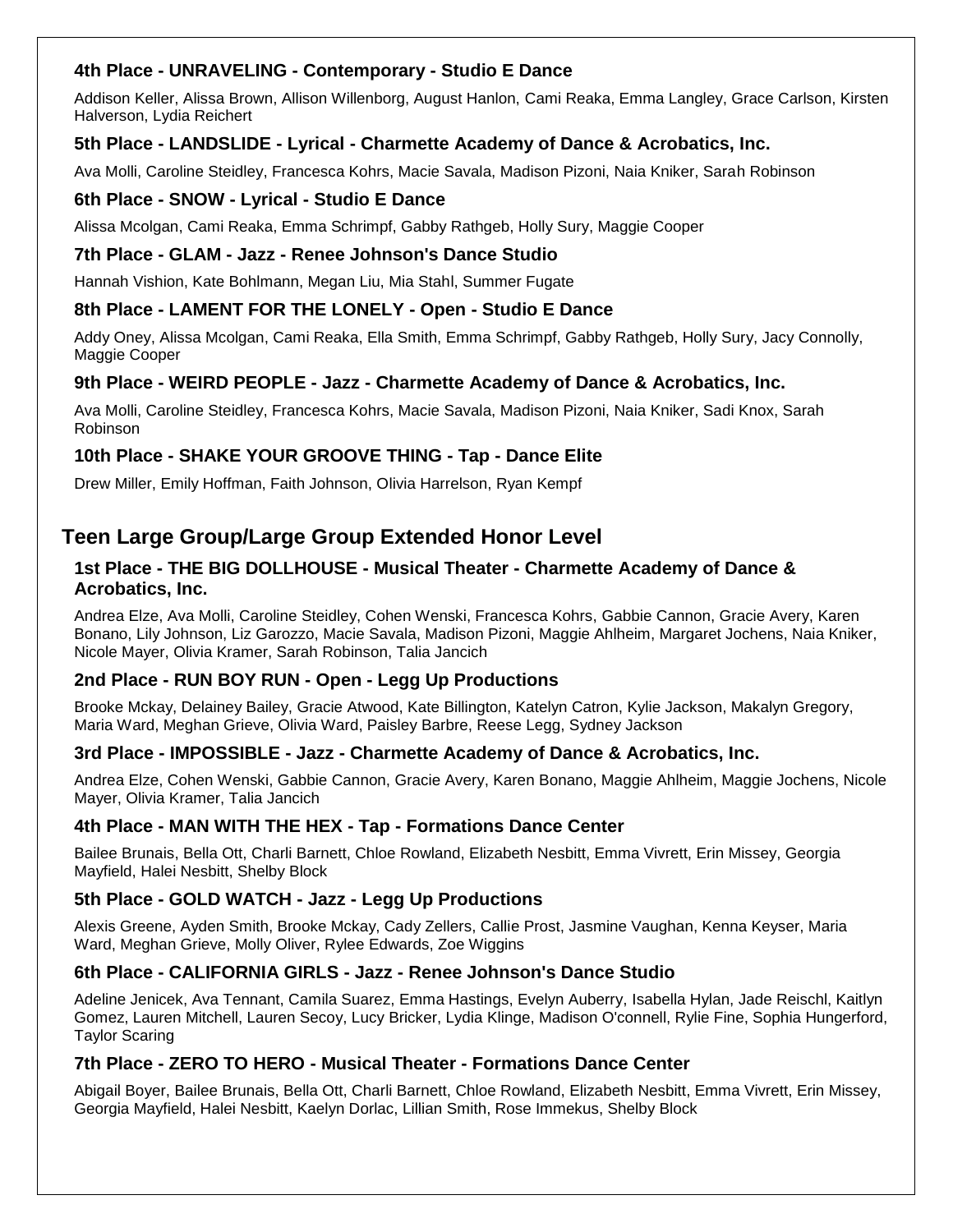# **8th Place - LANDSLIDE - Lyrical - Renee Johnson's Dance Studio**

Adeline Jenicek, Ava Tennant, Evelyn Auberry, Jade Reischl, Lauren Secoy, Lucy Bricker, Lydia Klinge, Madison O'connell, Rylie Fine, Sophia Hungerford, Taylor Scaring

#### **9th Place - WHITE TRAIN - Lyrical - Charmette Academy of Dance & Acrobatics, Inc.**

Andrea Elze, Cohen Wenski, Gabbie Cannon, Gracie Avery, Karen Bonano, Maggie Ahlheim, Maggie Jochens, Nicole Mayer, Olivia Kramer, Rachelle Matthews, Talia Jancich

#### **10th Place - I LUV IT - Jazz - Formations Dance Center**

Bailee Brunais, Bella Ott, Charli Barnett, Chloe Rowland, Elizabeth Nesbitt, Emma Vivrett, Erin Missey, Georgia Mayfield, Halei Nesbitt, Lillian Smith, Rose Immekus, Shelby Block

# **Teen Large Group/Large Group Extended Supreme Level**

#### **1st Place - BATHING BEAUTIES - Musical Theater - Charmette Academy of Dance & Acrobatics, Inc.**

Abby Dionne, Brianna Vo, Camille Clifford, Caroline Steidley, Chloe Klevorn, Jasmine Bouckaert, Jenna Wood, Kaylee Mccracken, Lily Mcfarland, Lydia Piekarski, Madalyn Mcpike, Sadi Knox, Sarah Robinson, Sophia Leos

# **2nd Place - DOP - Tap - Charmette Academy of Dance & Acrobatics, Inc.**

Abby Dionne, Caroline Steidley, Chloe Klevorn, Francesca Kohrs, Gabbie Cannon, Jenna Wood, Macie Savala, Naia Kniker, Sarah Robinson, Sophia Leos

#### **3rd Place - HEART HOPE - Contemporary - Renee Johnson's Dance Studio**

Faith Moeller, Gabrielle Thompson, Hannah Vishion, Isabella Winfield, Kate Bohlmann, Katelyn Letourneau, Megan Liu, Mia Stahl, Summer Fugate, Sydni Knox

#### **4th Place - RUN - Contemporary - Charmette Academy of Dance & Acrobatics, Inc.**

Audrey Amato, Ava Molli, Caroline Steidley, Francesca Kohrs, Liz Garozzo, Macie Savala, Madison Pizoni, Naia Kniker, Sadi Knox, Sarah Robinson, Sophia Leos

#### **5th Place - COFFEE IN A CARDBOARD CUP - Musical Theater - Dance Elite**

Alease Knott, Avery Speelman, Barbara Bronson, Candra Mottert, Drew Miller, Elizabeth Ulch, Emily Hoffman, Jordan Westerfield, Olivia Harrelson, Olivia Schwantner, Ryan Kempf, Rylee Rouse, Samantha Dean, Samantha Haynes, Sarah Branam

#### **6th Place - JET SET - Musical Theater - Dance Elite**

Avery Speelman, Erin Wells, Grace Talleur, Madison Gross, Miriam Yousaf, Olivia Schwantner, Ryan Kempf, Rylee Rouse, Samantha Branam, Samantha Dean, Samantha Haynes, Sarah Branam

# **Teen Line/Line Extended/Production Honor Level**

# **1st Place - FORMATION - Hip Hop - Legg Up Productions**

Abi Lane, Alex Prost, Alexis Greene, Anne Kelly, Aspen Legg, Ava Minor, Brianna Meeks, Brooke Beard, Brooke Mckay, Callie Prost, Delainey Bailey, Emersyn Barbre, Erin Kelly, Gracie Atwood, Josie Greenwalt, Kate Billington, Katelyn Catron, Kenna Keyser, Kylie Jackson, Lilah Conard, Lucie Miller, Makalyn Gregory, Marlee Richards, Meghan Grieve, Paisley Barbre, Rainey Loker, Reese Legg, Rylee Edwards, Sydney Jackson, Torrence Garrison, Victoria Fox, Wren Braddock

#### **2nd Place - FIREWORK - Jazz - Legg Up Productions**

Ava Minor, Brooke Mckay, Cady Zellers, Callie Prost, Delainey Bailey, Emery Hart, Gracie Atwood, Jasmine Vaughan, Kate Billington, Katelyn Catron, Kenna Keyser, Kylie Jackson, Maria Ward, Marlee Richards, Meghan Grieve, Olivia Ward, Paisley Barbre, Reese Legg, Rylee Edwards, Sydney Jackson

#### **3rd Place - BEACH BASH - Open - Dance Elite**

Alease Knott, Anna Auer, Arabella Deluca, Avery Speelman, Barbara Bronson, Charlotte Dickemper, Drew Miller, Ella Reitz, Ellie Callahan, Emily Hoffman, Faith Johnson, Gabriella Weinrich, Gracierae Morgan, Hannah Baker, Isabella Shelledy, Jayda Mccartney, Katherine Markus, Kayley Reichert, Macey Foust, Molly Gross, Olivia Harrelson, Olivia Schwantner, Samantha Dean, Samantha Haynes, Sophia Rulo, Sophie Zuchek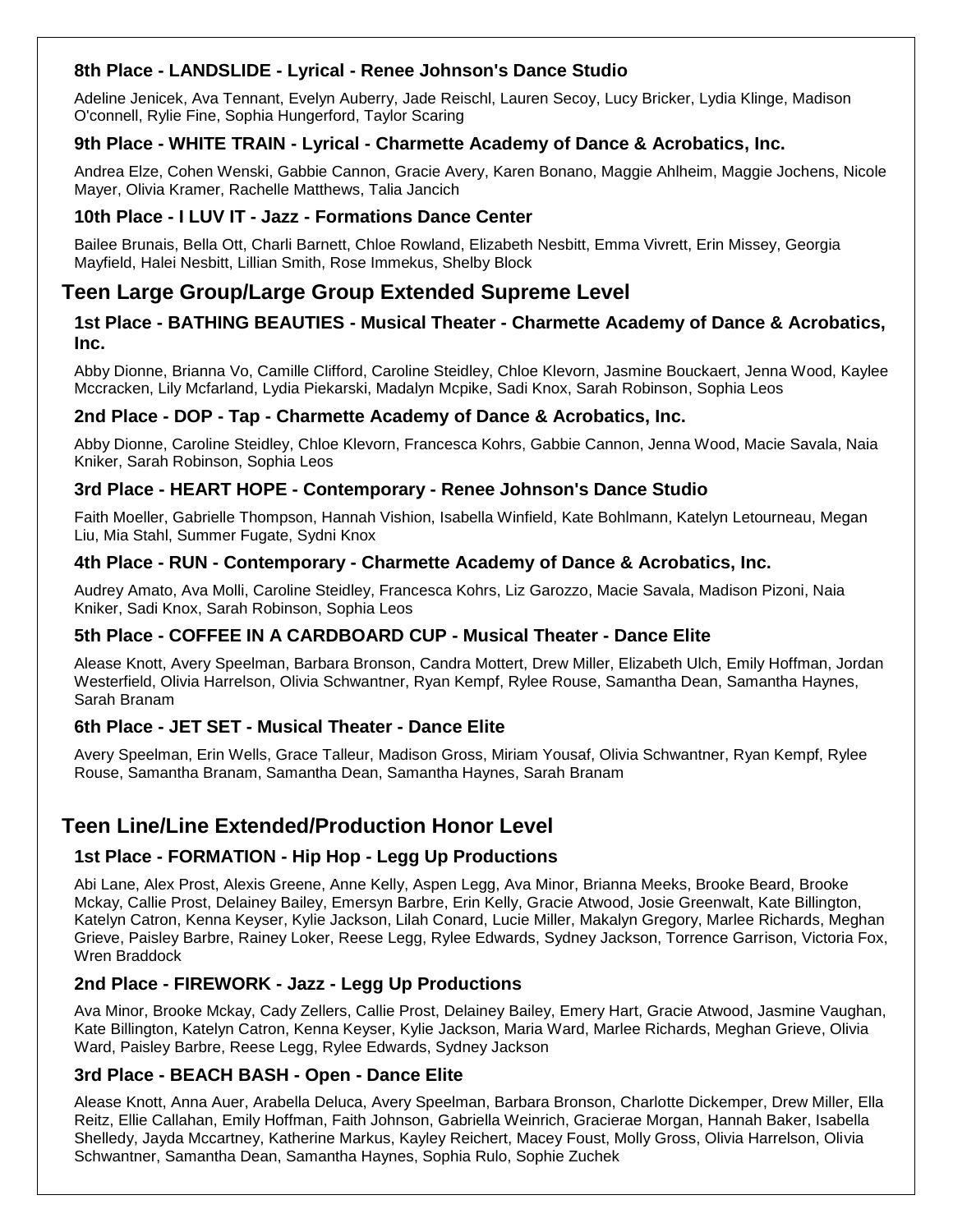# **Teen Line/Line Extended/Production Supreme Level**

# **1st Place - BOHEMIAN RHAPSODY - Open - Studio E Dance**

Addy Oney, Alissa Brown, Alissa Mcolgan, Allie Adams, August Hanlon, Cami Reaka, Cassi Reaka, Ella Cooper, Ella Smith, Emma Langley, Emma Schrimpf, Gabby Rathgeb, Grace Carlson, Haley Gebauer, Hannah Sury, Holly Sury, Jacy Connolly, Kaitlyn Pinion, Kirsten Halverson, Lydia Foster, Maggie Cooper, Maya Hutchinson, Paige Stamps, Sophie Jobe, Taylor Mcolgan

# **2nd Place - SHAKE - Jazz - Charmette Academy of Dance & Acrobatics, Inc.**

Abigail Dionne, Brianna Vo, Camille Clifford, Caroline Steidley, Chloe Klevorn, Francesca Kohrs, Gracie Avery, Jasmine Bouckaert, Jenna Wood, Kaylee Mccracken, Lily Mcfarland, Lydia Piekarski, Macie Savala, Madalyn Mcpike, Merissa Van, Naia Kniker, Nicole Mayer, Sadi Knox, Sarah Robinson, Sophia Leos

# **3rd Place - HERE TO PARTY - Hip Hop - Charmette Academy of Dance & Acrobatics, Inc.**

Abby Dionne, Ava Molli, Brianna Vo, Caroline Steidley, Chloe Klevorn, Emerie Earnest, Francesca Kohrs, Gabbie Cannon, Gracie Avery, Jasmine Bouckaert, Kaylee Mccracken, Lily Mcfarland, Liz Garozzo, Lydia Piekarski, Macie Savala, Merissa Van, Naia Kniker, Nicole Mayer, Rachelle Matthews, Sarah Robinson, Sophia Leos

# **4th Place - PEACE TRAIN - Contemporary - Dance Elite**

Alexis Clabaugh, Avery Speelman, Candra Mottert, Elizabeth Ulch, Emily Hoffman, Erin Wells, Faith Johnson, Grace Talleur, Haley Foust, Isabella Craig, Madison Gross, Miriam Yousaf, Olivia Harrelson, Olivia Schwantner, Riley Green, Ryan Kempf, Rylee Rouse, Samantha Branam, Samantha Haynes, Sarah Branam

# **Senior Solo Honor Level**

**1st Place - Maggie Jochens - Lyrical - Charmette Academy of Dance & Acrobatics, Inc.**

**2nd Place - Gracie Avery - Musical Theater - Charmette Academy of Dance & Acrobatics, Inc.**

**3rd Place - Nicole Mayer - Jazz - Charmette Academy of Dance & Acrobatics, Inc.**

**4th Place - Kate Billington - Jazz - Legg Up Productions**

**5th Place - Rachelle Matthews - Lyrical - Charmette Academy of Dance & Acrobatics, Inc.**

**6th Place - Erin Missey - Contemporary - Formations Dance Center**

# **Senior Solo Supreme Level**

**1st Place - Lydia Piekarski - Contemporary - Charmette Academy of Dance & Acrobatics, Inc.**

**2nd Place - Jenna Wood - Musical Theater - Charmette Academy of Dance & Acrobatics, Inc.**

**3rd Place - Lauren Roither - Tap - Renee Johnson's Dance Studio**

**4th Place - Katie Horack - Contemporary - Renee Johnson's Dance Studio**

**5th Place - Chloe Klevorn - Lyrical - Charmette Academy of Dance & Acrobatics, Inc.**

**6th Place - Mary Grace Wiedt - Contemporary - Renee Johnson's Dance Studio**

**7th Place - Alissa Brown - Open - Studio E Dance**

**8th Place - Grace Carlson - Open - Studio E Dance**

**9th Place - Jessica Manning - Contemporary - Renee Johnson's Dance Studio**

**10th Place - Delainey Bailey - Contemporary - Legg Up Productions**

# **Honor Level Special Awards**

**Miss Tribute 2nd Runner Up (Senior)**

**Kate Billington - Legg Up Productions**

# **Miss Tribute 1st Runner Up (Senior)**

**Maggie Jochens - Charmette Academy of Dance & Acrobatics, Inc.**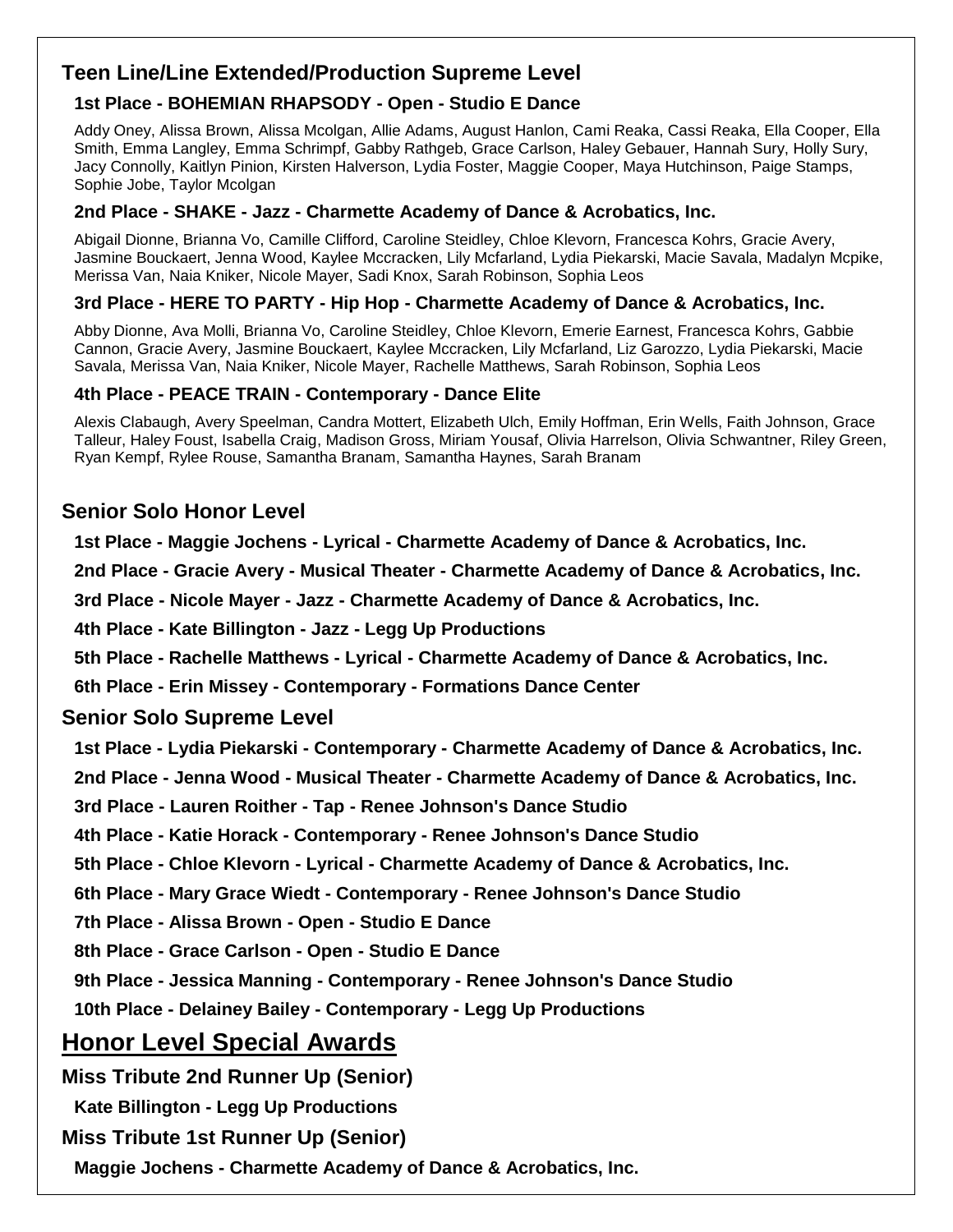**Miss Tribute Winner (Senior) Gracie Avery - Charmette Academy of Dance & Acrobatics, Inc. Costume 2nd Runner Up (Senior) Nicole Mayer - Charmette Academy of Dance & Acrobatics, Inc. Costume 1st Runner Up (Senior) Maggie Jochens - Charmette Academy of Dance & Acrobatics, Inc. Costume Winner (Senior) Gracie Avery - Charmette Academy of Dance & Acrobatics, Inc. Supreme Level Special Awards Miss Tribute 2nd Runner Up (Senior) Chloe Klevorn - Charmette Academy of Dance & Acrobatics, Inc. Miss Tribute 1st Runner Up (Senior) Lydia Piekarski - Charmette Academy of Dance & Acrobatics, Inc. Miss Tribute Winner (Senior) Jenna Wood - Charmette Academy of Dance & Acrobatics, Inc. Costume 2nd Runner Up (Senior) Brianna Vo - Charmette Academy of Dance & Acrobatics, Inc. Costume 1st Runner Up (Senior) Lauren Roither - Renee Johnson's Dance Studio Costume Winner (Senior) Samantha Haynes - Dance Elite Senior Duet/Trios Honor Level 1st Place - HONEY- IM GOOD - Tap - Dance Class** Amanda Shifrin, Juliette Hilbert, Tamar Crump **2nd Place - JUST A COUPLA' SISTERS - Musical Theater - Charmette Academy of Dance & Acrobatics, Inc.** Gracie Avery, Nicole Mayer **Senior Duet/Trios Supreme Level 1st Place - TRIPTYCH - Contemporary - Renee Johnson's Dance Studio** Jessica Manning, Katie Horack, Mary Grace Wiedt **2nd Place - WAVES - Open - Studio E Dance** Grace Carlson, Kirsten Halverson **3rd Place - WHEN DOVES CRY - Jazz - Renee Johnson's Dance Studio** Jordan Bee, Katie Horack, Sydney Johnson **4th Place - JOLENE - Tap - Renee Johnson's Dance Studio** Lauren Roither, Sydney Johnson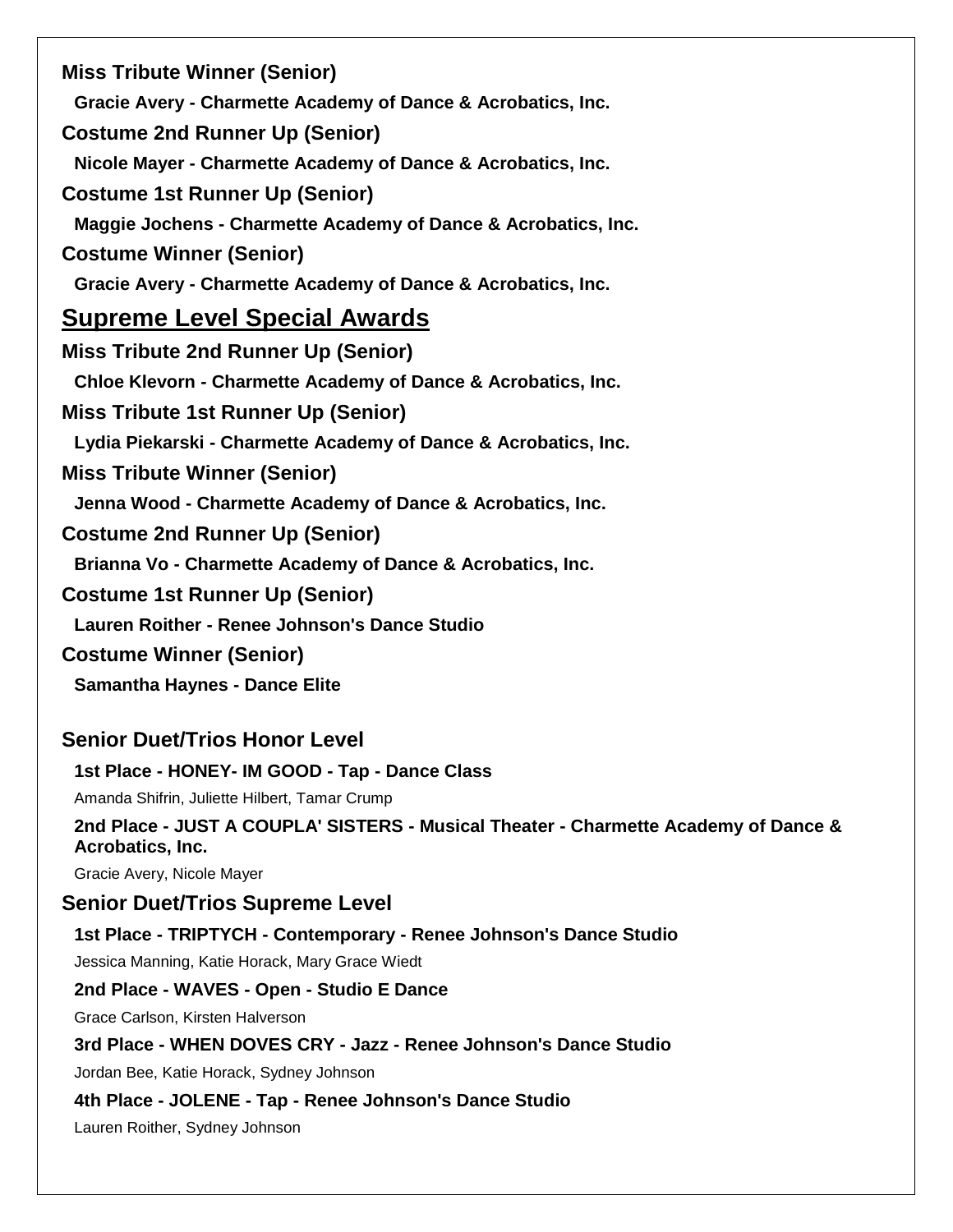**5th Place - SELLERS OF FLOWERS - Contemporary - Renee Johnson's Dance Studio** Ainsley Moses, Chloe Kopsky

**6th Place - BURLESQUE - Jazz - Charmette Academy of Dance & Acrobatics, Inc.**

Brianna Vo, Chloe Klevorn

**7th Place - ASHT - Open - Charmette Academy of Dance & Acrobatics, Inc.**

Chloe Klevorn, Jenna Wood

# **8th Place - GROOVE IS IN THE HEART - Jazz - Legg Up Productions**

Delainey Bailey, Kylie Jackson

# **9th Place - THREE O'CLOCK BLUES - Contemporary - Renee Johnson's Dance Studio** Krista Johnson, Lexi jo Alm, Victoria Casazza

# **10th Place - FREE FALLING - Contemporary - Dance Elite**

Haley Foust, Riley Green

# **Senior Small Group/Small Group Extended Honor Level**

# **1st Place - I GAVE YOU ALL - Contemporary - Legg Up Productions**

Delainey Bailey, Kate Billington, Kylie Jackson, Meghan Grieve, Rylee Edwards, Sydney Jackson

#### **2nd Place - DAMAGED - Jazz - Legg Up Productions**

Delainey Bailey, Kate Billington, Kylie Jackson, Meghan Grieve, Rylee Edwards, Sydney Jackson

#### **3rd Place - SIXTEEN - Hip Hop - Renee Johnson's Dance Studio**

Abigail Moeller, Courtney Barger, Demi Fine, Emmie Taul, Kayla Colley, Margaux Schneider, Patrick Levitt, Quinn Thomas, Sarah Tanksley

#### **4th Place - HUMBLE - Open - Renee Johnson's Dance Studio**

Abigail Moeller, Courtney Barger, Demi Fine, Emmie Taul, Kayla Colley, Margaux Schneider, Patrick Levitt, Quinn Thomas, Sarah Tanksley

# **5th Place - YOURE THE ONE THAT I WANT - Modern - Dance Class**

Amanda Shifrin, Maddy Kosulandich, Noelle Gratzer, Tamar Crump

# **Senior Small Group/Small Group Extended Supreme Level**

#### **1st Place - OLD DAYS - Lyrical - Renee Johnson's Dance Studio**

Jessica Manning, Jordan Bee, Katie Horack, Lauren Roither, Mary Grace Wiedt, Sydney Johnson

#### **2nd Place - PERHAPS MORE - Contemporary - Renee Johnson's Dance Studio**

Jessica Manning, Jordan Bee, Katie Horack, Mary Grace Wiedt, Sydney Johnson

# **3rd Place - YOUR DAY WILL COME - Lyrical - Studio E Dance**

Alissa Brown, August Hanlon, Ella Cooper, Emma Langley, Grace Carlson, Kirsten Halverson, Maya Hutchinson

# **4th Place - AFTERMATH - Open - Charmette Academy of Dance & Acrobatics, Inc.**

Brianna Vo, Chloe Klevorn, Jenna Wood, Lydia Piekarski, Merissa Van

#### **5th Place - LET ME CONFESS - Open - Studio E Dance**

Alissa Brown, Allie Adams, Cassi Reaka, Emma Langley, Grace Carlson, Haley Gebauer, Kirsten Halverson, Maya Hutchinson, Taylor Mcolgan

#### **6th Place - ONCE UPON ANOTHER TIME - Lyrical - Charmette Academy of Dance & Acrobatics, Inc.**

Abby Dionne, Brianna Vo, Chloe Klevorn, Jenna Wood, Kaylee Mccracken, Lydia Piekarski, Merissa Van